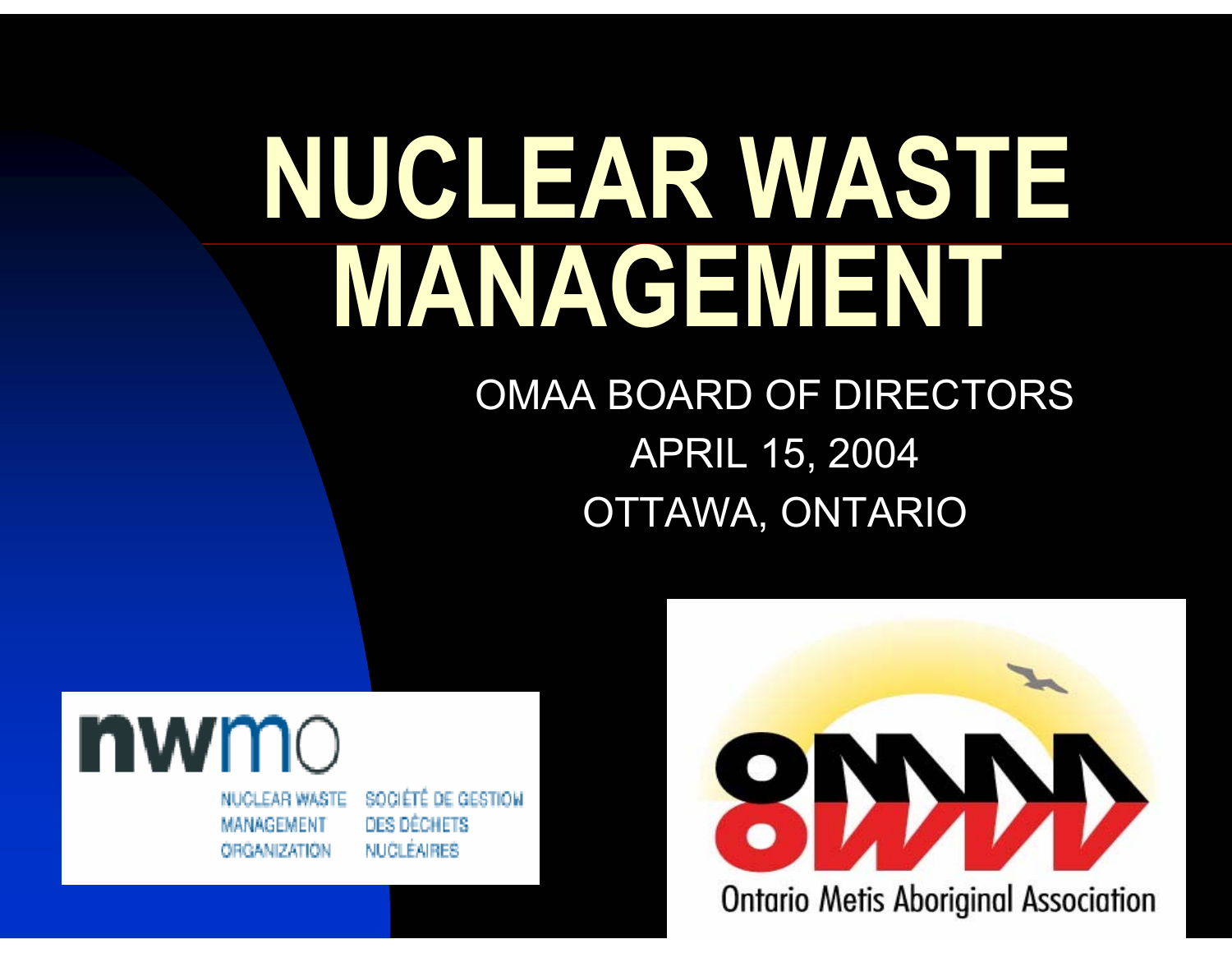### **INTRODUCTION OF GUESTS & PARTICIPANTS**

- **FRANK PALMATER** WOODLAND METIS **TRIBE**
- **R. JACK FALKINS** -NATIVE TRADING HOUSE
- **DONNA PAWLOWSKI** -NUCLEAR WASTE MANAGEMENT ORGANIZATION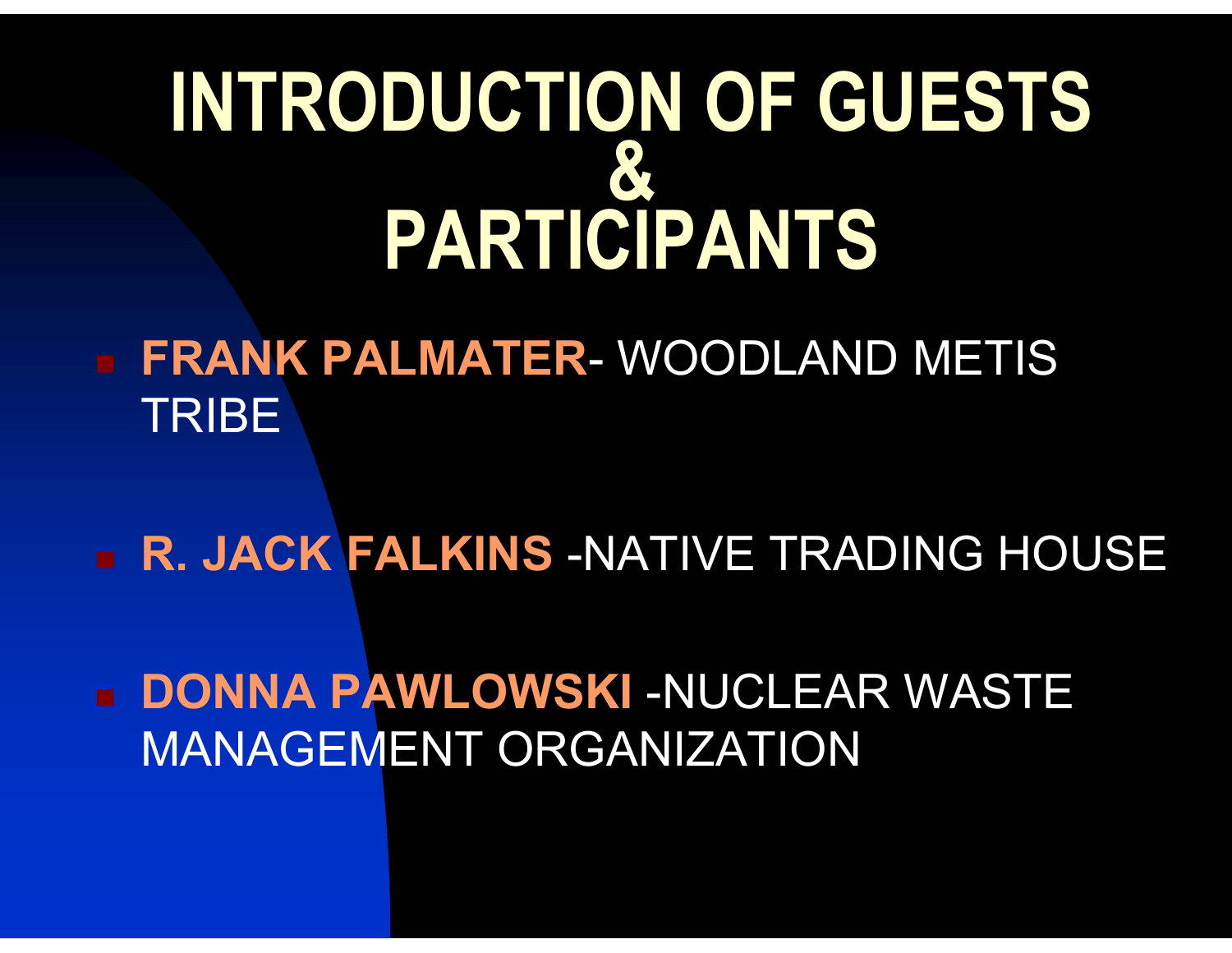## **USED NUCLEAR FUEL**



Uranium Fuel Bundle



Uranium Fuel Pellets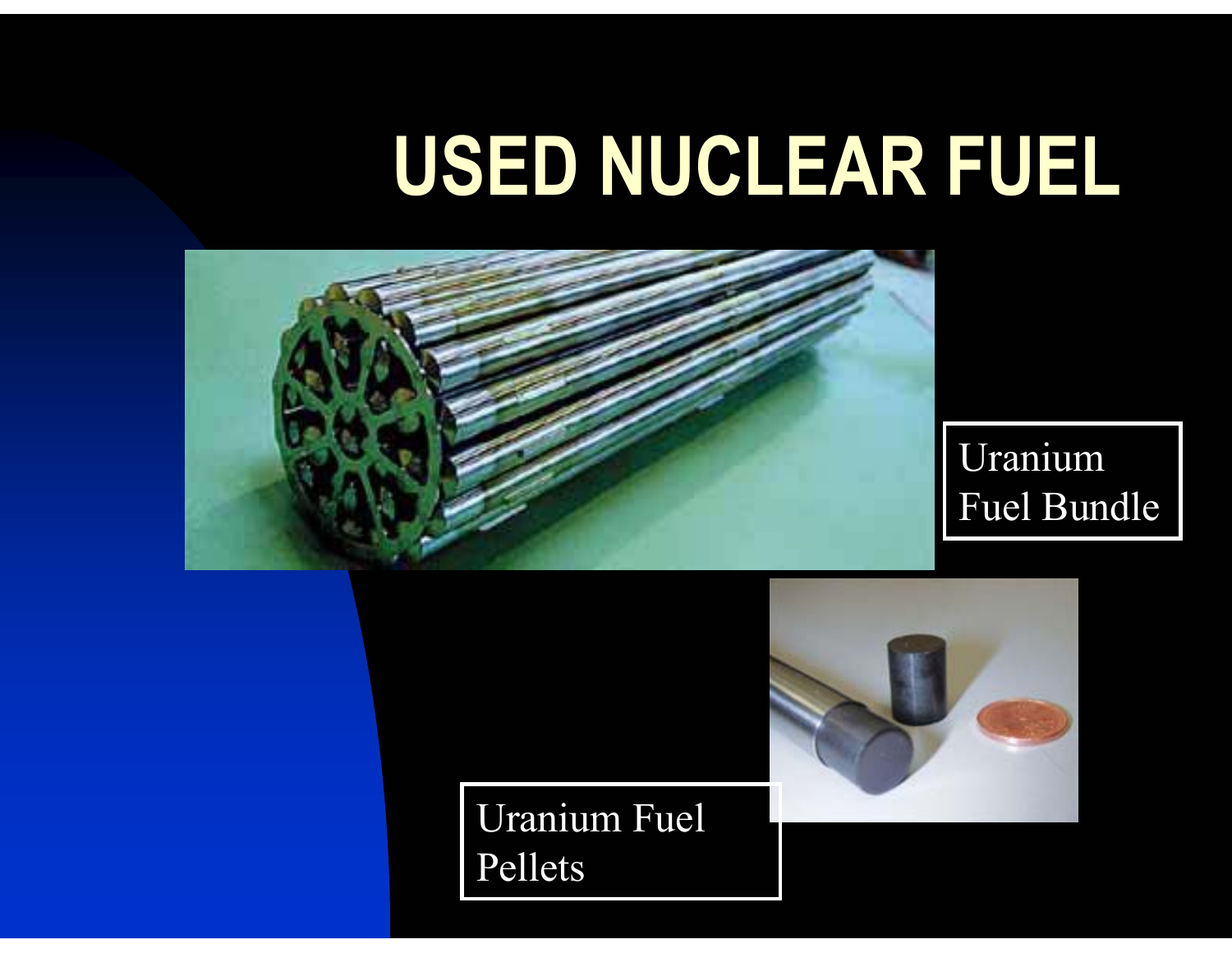## **USED NUCLEAR FUEL**

**E** After about 18 months the used nuclear fuel is removed from the reactor Fuel contains 2 types of radioactive nuclides ◆ Fission products (radiation & heat) **★i.e. strontium 90 -half life 29 years** ◆ Actinides (heavy elements) Uranium 235-half life 710,000,000 years Radioactivity levels decline rapidly, then tails off After 1 million years like natural uranium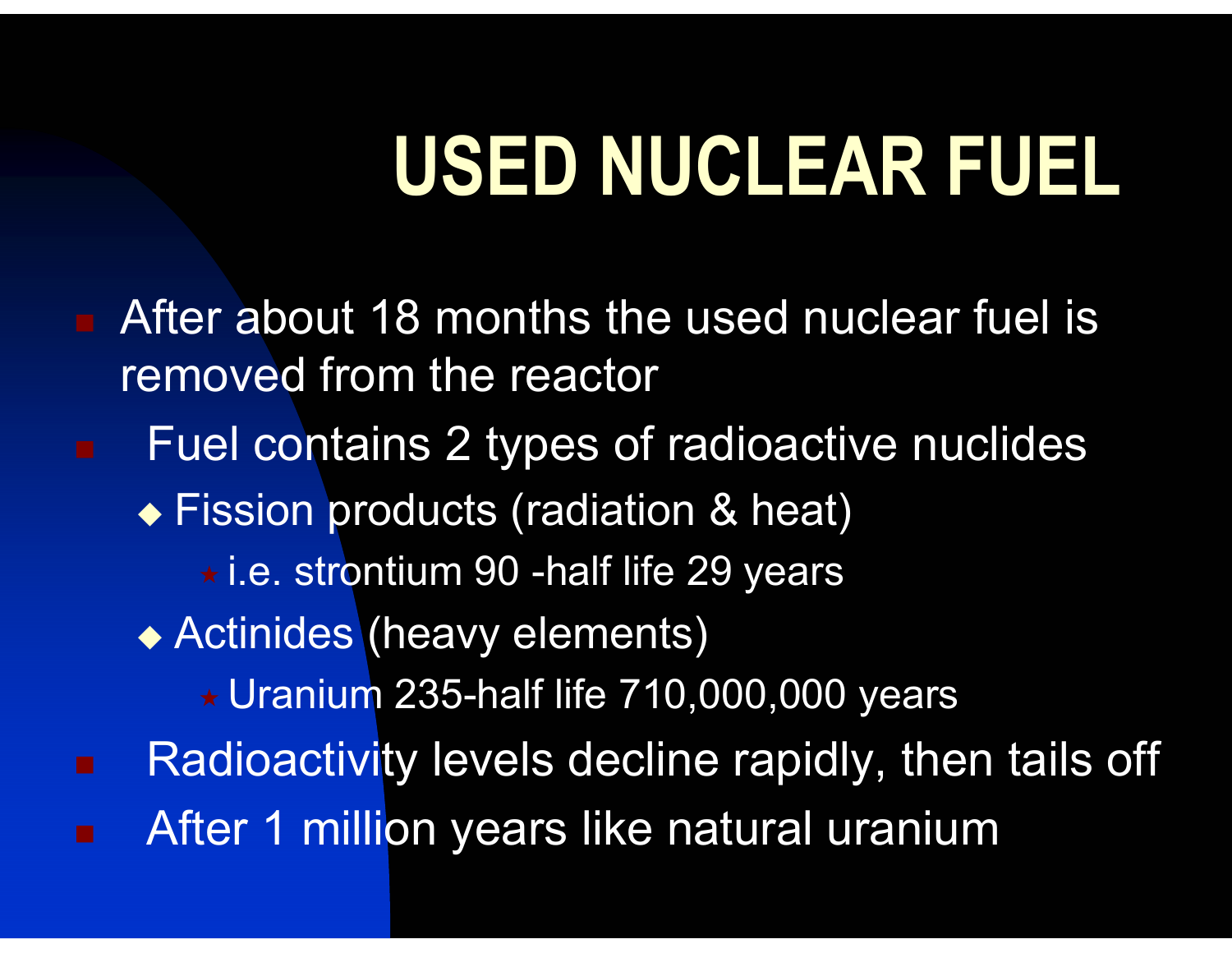## **WHY IS USED NUCLEAR FUEL HAZARDOUS?**

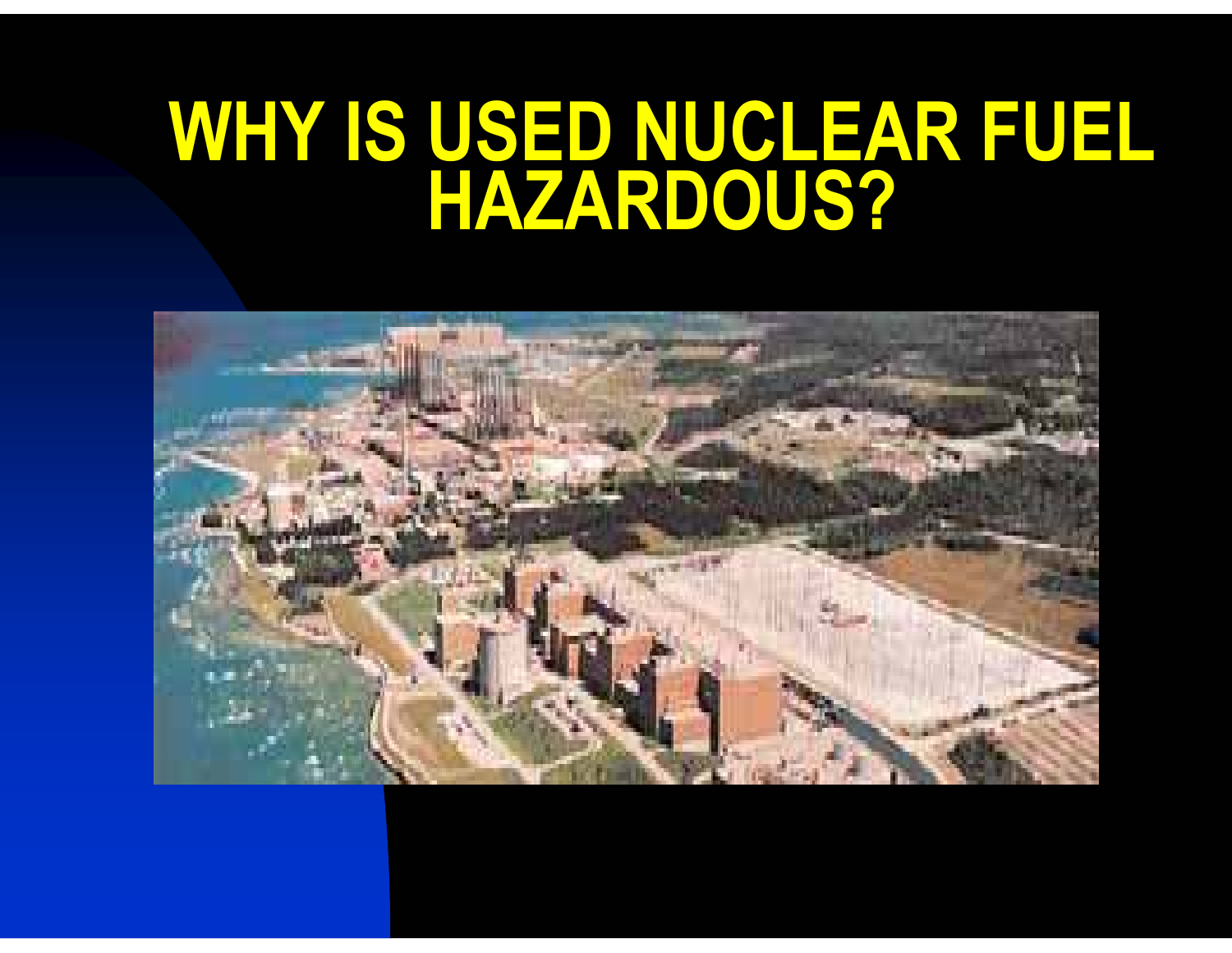## **PROBLEM AREAS**

#### *Radioactivity Radioactivity*

- $\blacklozenge$  lonizing radiation can change molecular structures including tissue of living organisms
- ◆ Exposure to high levels over short/long period can disrupt the body's natural repair processes and cause uncontrolled cell growth (cancer)

#### *Heat*

◆ 25,500 watts of energy when removed from reactor

#### *Toxicity Toxicity*

• Chemically toxic elements like lead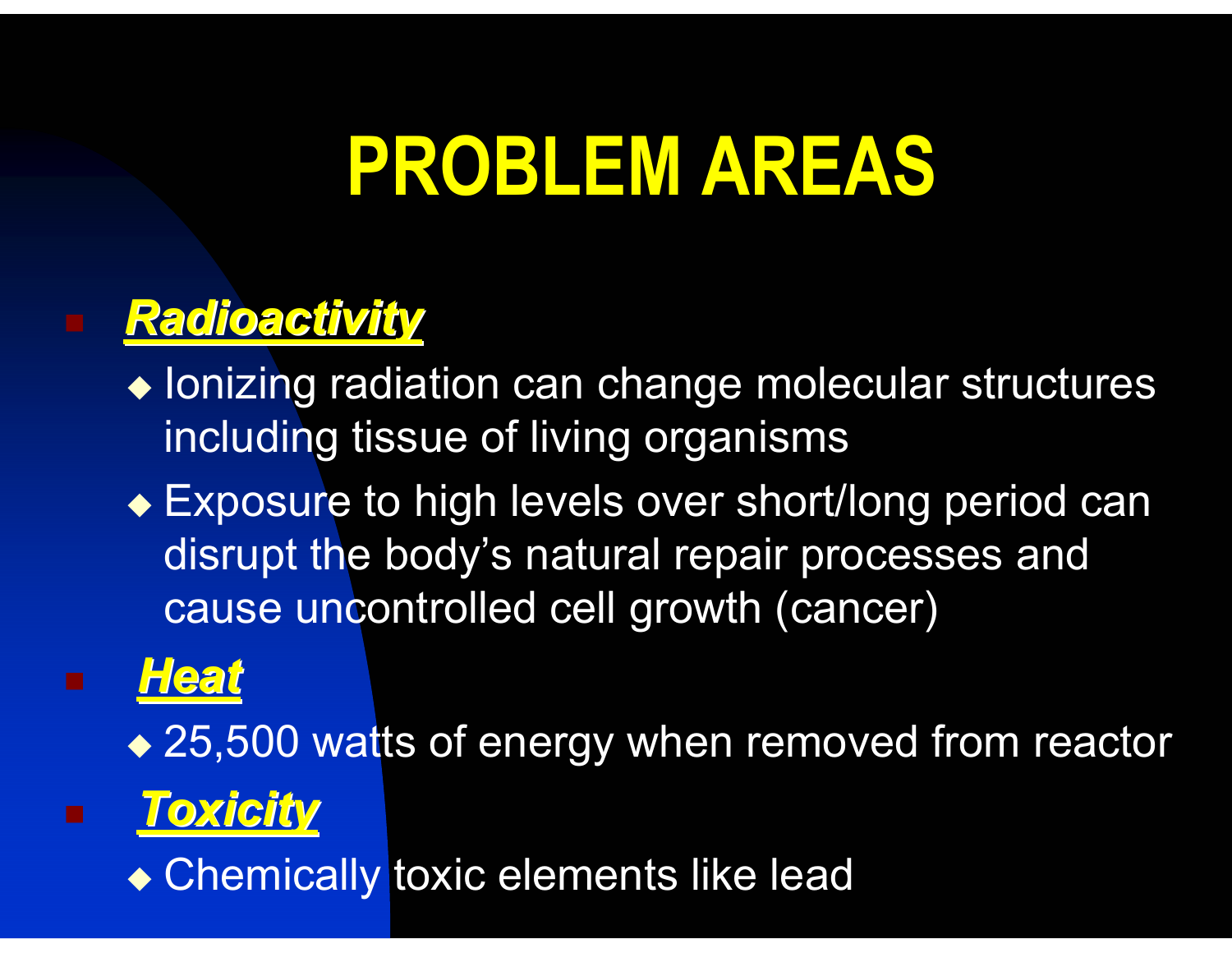## **CURRENT MANAGEMENT**

 ' Interim storage' currently used in Canada Water-filled pools for 7-10 years ◆ Sometimes into dry storage containers Centralized storage in Sweden, 140 ◆ Pools or dry storage Reprocessing facilities • Then returned to country of origin with the waste Canadian Nuclear Safety Commission (CNSC) oversees the whole process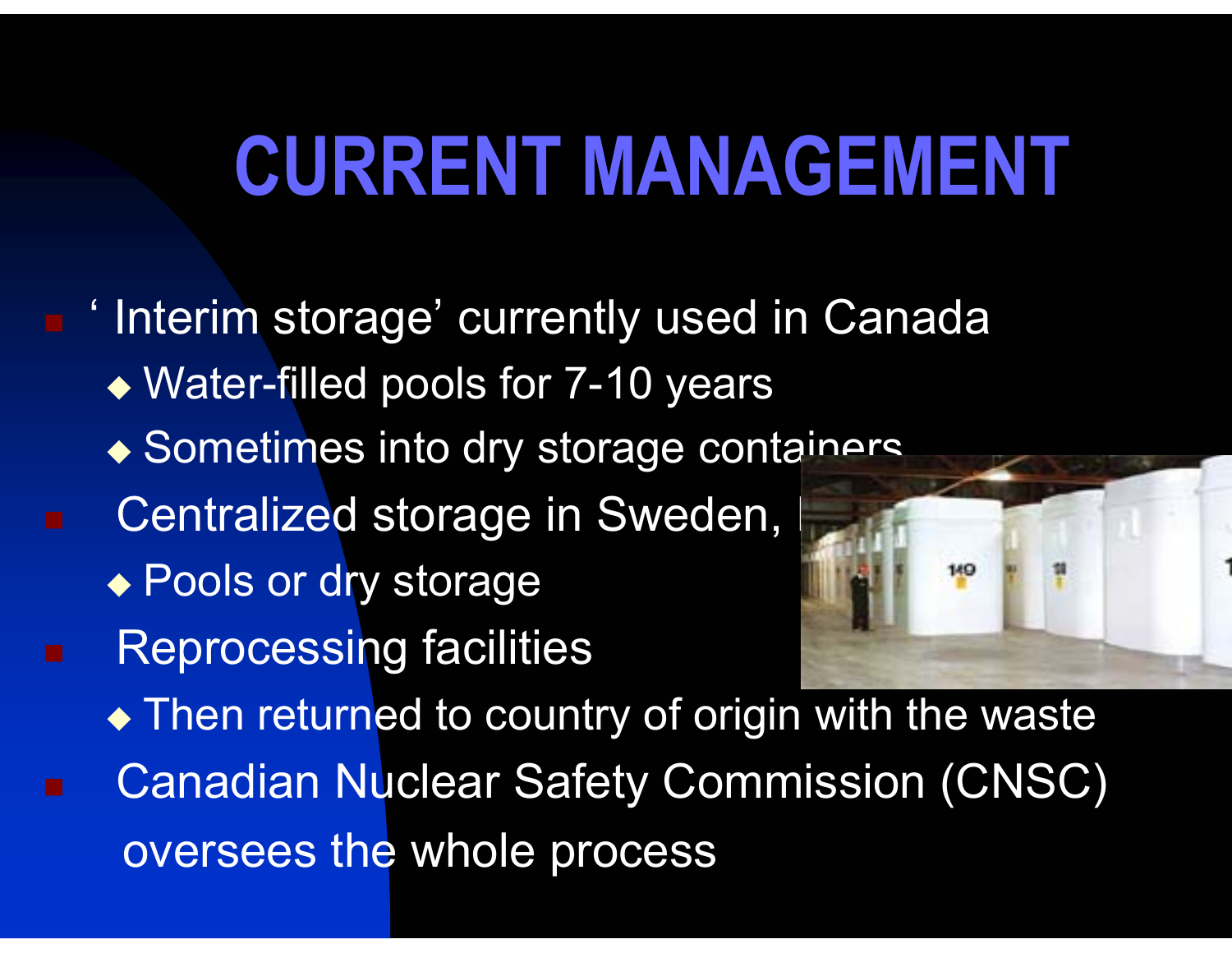## **MONITORING**

**CNSC**  CANADIAN ENVIRONMENTAL ASSESSMENT **ACT** 

- **E INTERNATIONAL ATOMIC ENERGY COMMISSION** 
	- Monitor risks to people & environment
	- Accounting for all used fuel

 *1.72 million spent fuel bundles 2002 1.72 million spent fuel bundles 2002 3.6 million estimated future inventory 3.6 million estimated future inventory*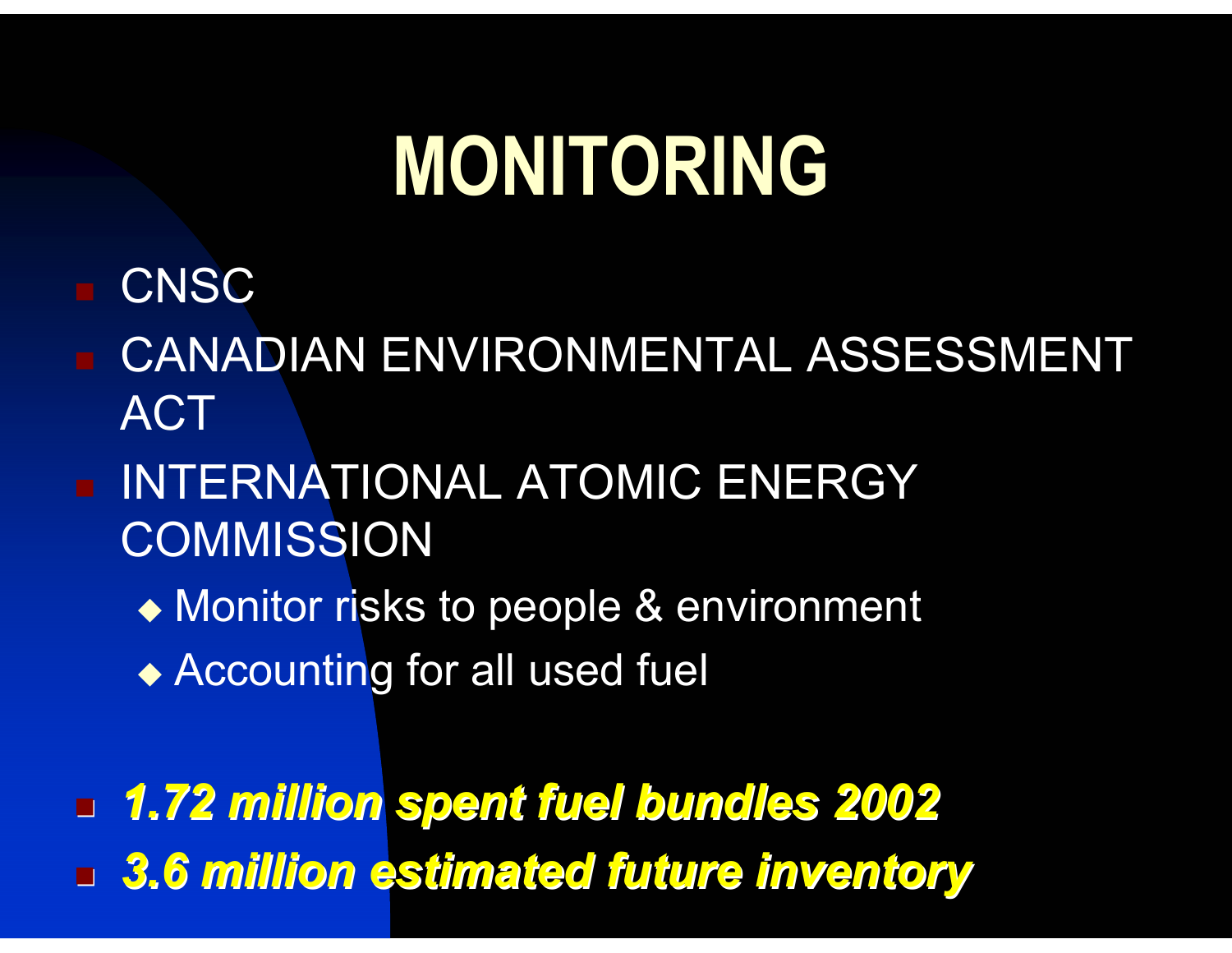# **TECHNICAL METHODS**

#### KEY TERMS

#### *DISPOSAL DISPOSAL*

 Method to isolate used fuel from humanity & environment with no intention of retrieval or reuse

#### *STORAGE STORAGE*

• Method to maintain used fuel in manner that allows access under controlled conditions, for retrieval or future activities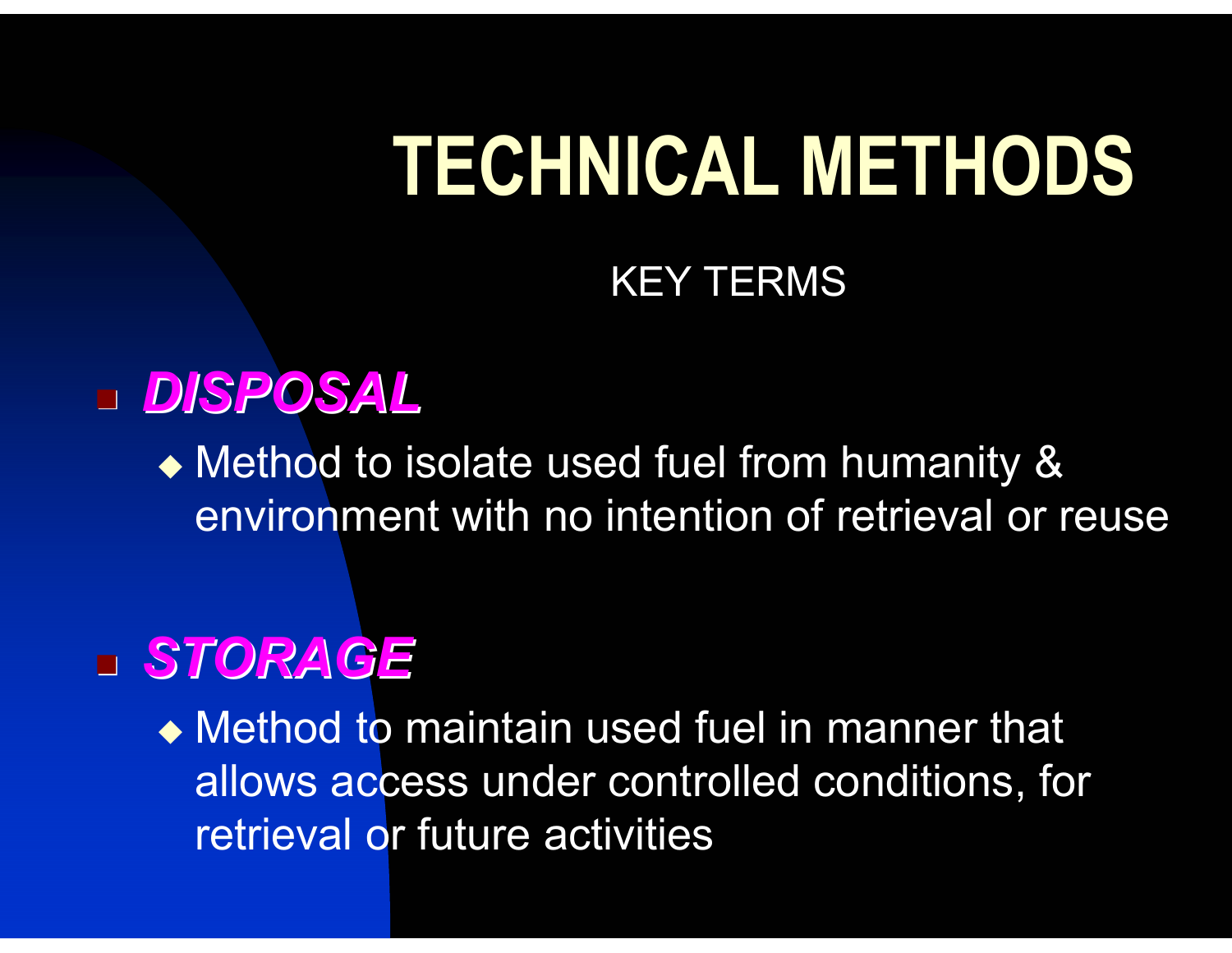#### *TREATMENT TREATMENT*

#### Processes applied to used nuclear fuel that change its characteristics

- Reduce the volume
- Separate the components for individual treatment

Reduce radiotoxicity (transmutation)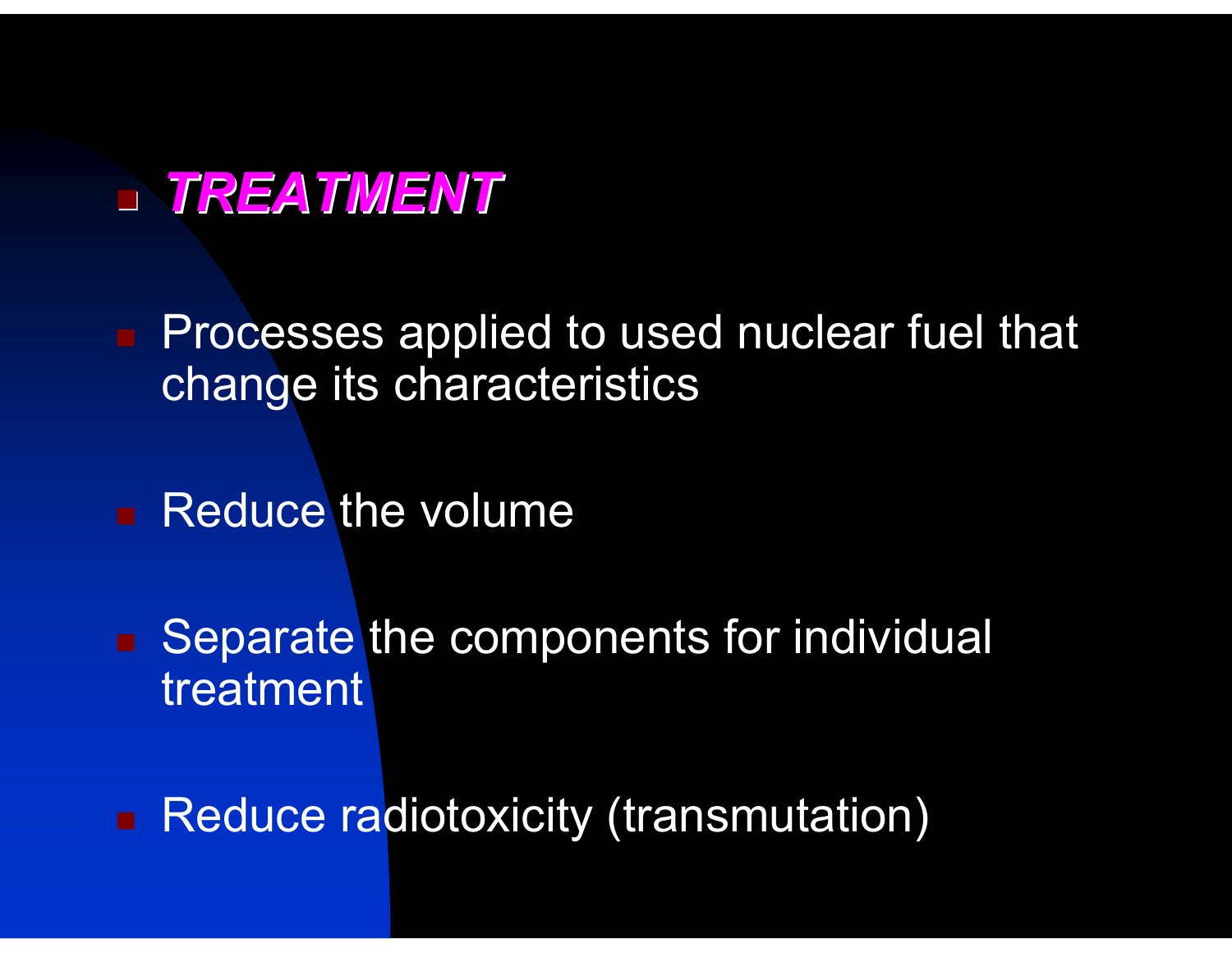# **LIMITED INTEREST OPTIONS**

- *Direct Injection Direct Injection*
	- ◆ No control; Retrieval impossible; Technical unknowns
- *Rock Melting Rock Melting*
	- ◆ Theoretical only; feasibility & viability are in question
- *Sub -seabed Disposal seabed Disposal*
	- ◆ Dilution & buffering effects mitigate effect
	- International conventions & political opposition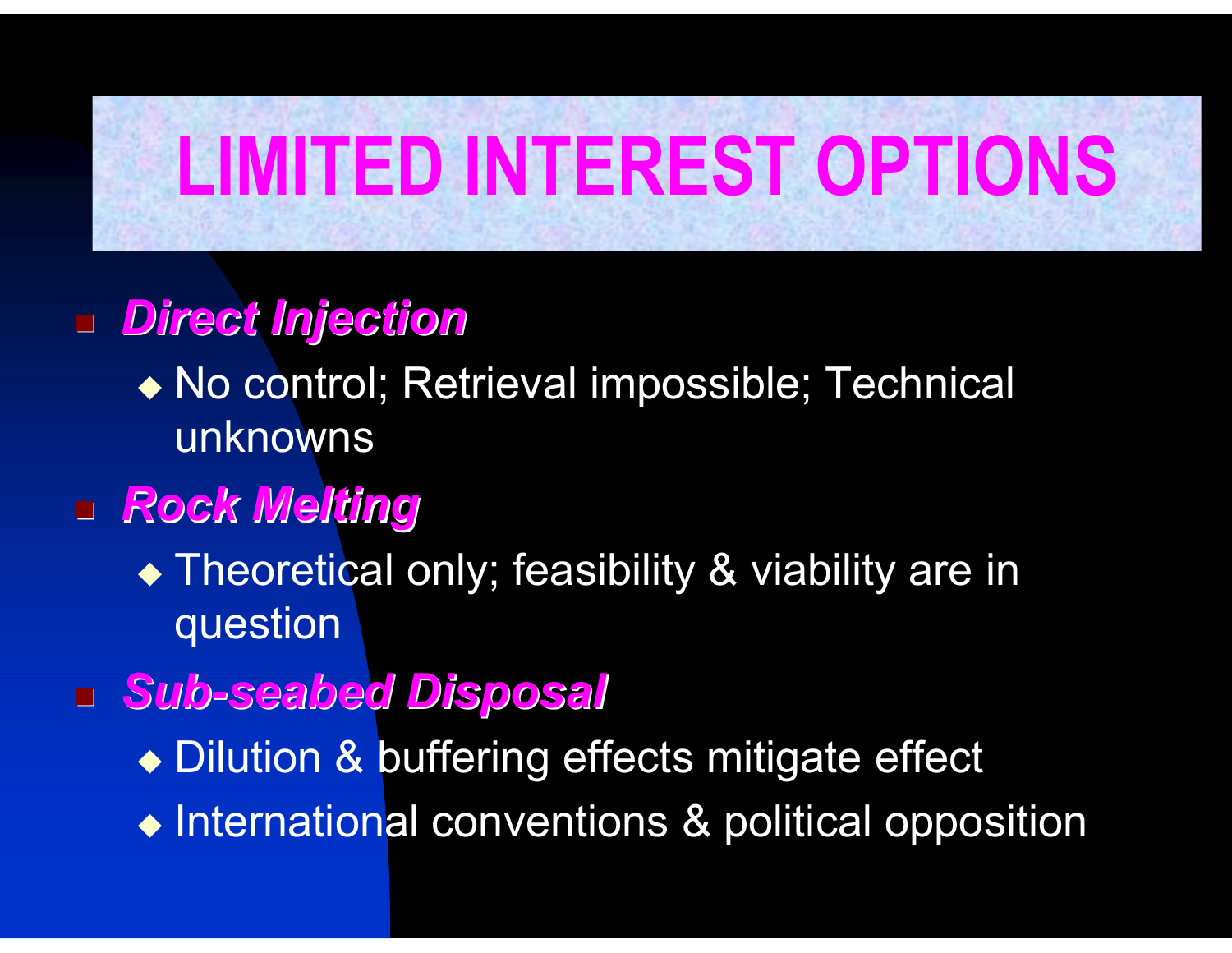- • *Disposal at Sea Disposal at Sea*
	- Prohibited under international conventions
- *Disposal in Ice Sheets Disposal in Ice Sheets*
	- Meltdown, anchored emplacement, surface storage
	- Little work done on this concept to date
- *Disposal in Disposal in Subduction Subduction Zones*
	- Put in the descending plates of earth's crust offshore
	- Prohibited by international conventions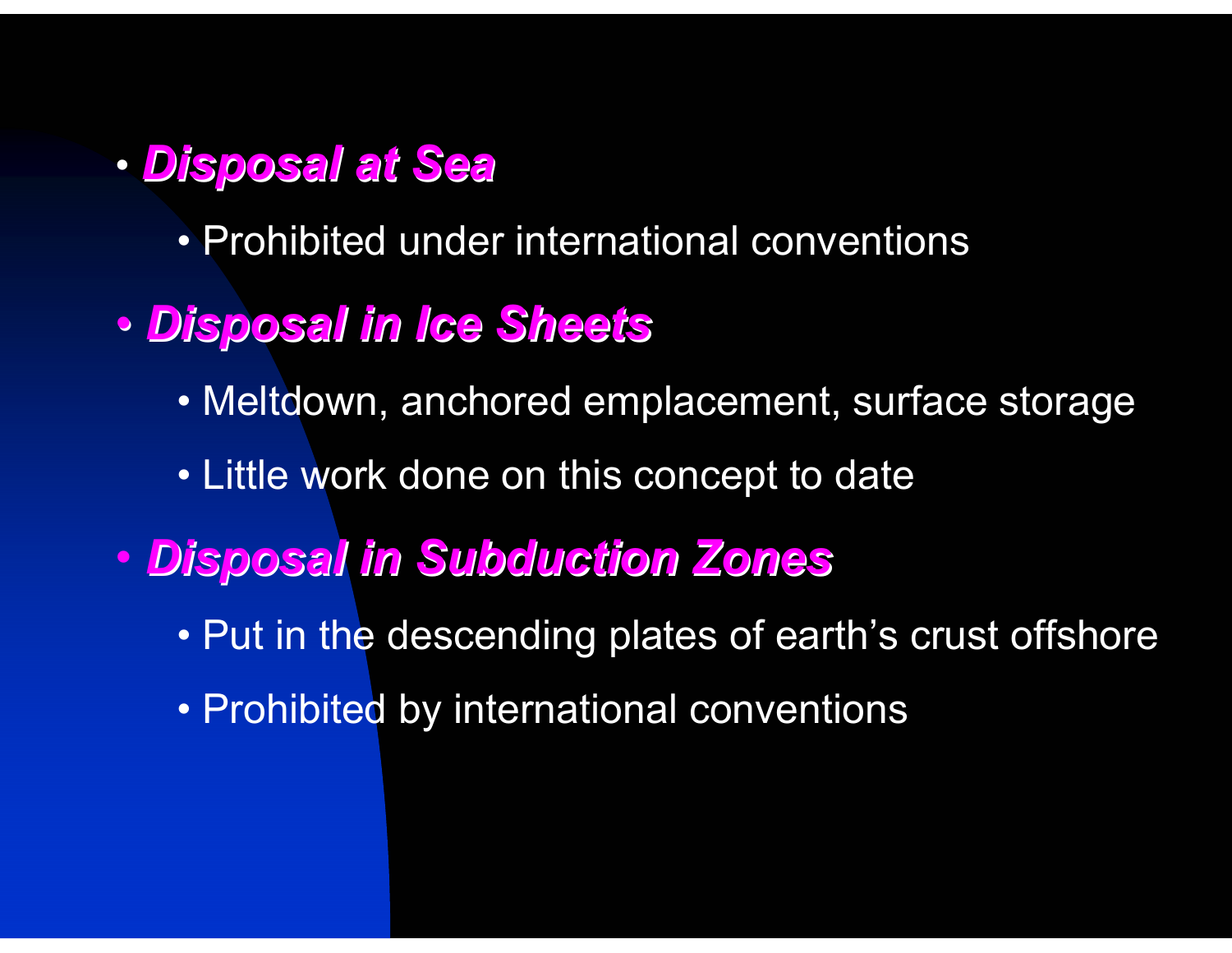- • *Disposal in Space Disposal in Space*
	- Small amounts of the most toxic substances
	- No major research
	- Challenger/Columbia accidents
- • *Dilution & Dispersion Dilution & Dispersion*
	- Dissolve in acid
	- Neutralize the solution
	- Discharge slowly into the sea
	- No containment or isolation
	- Prohibited by International Conventions

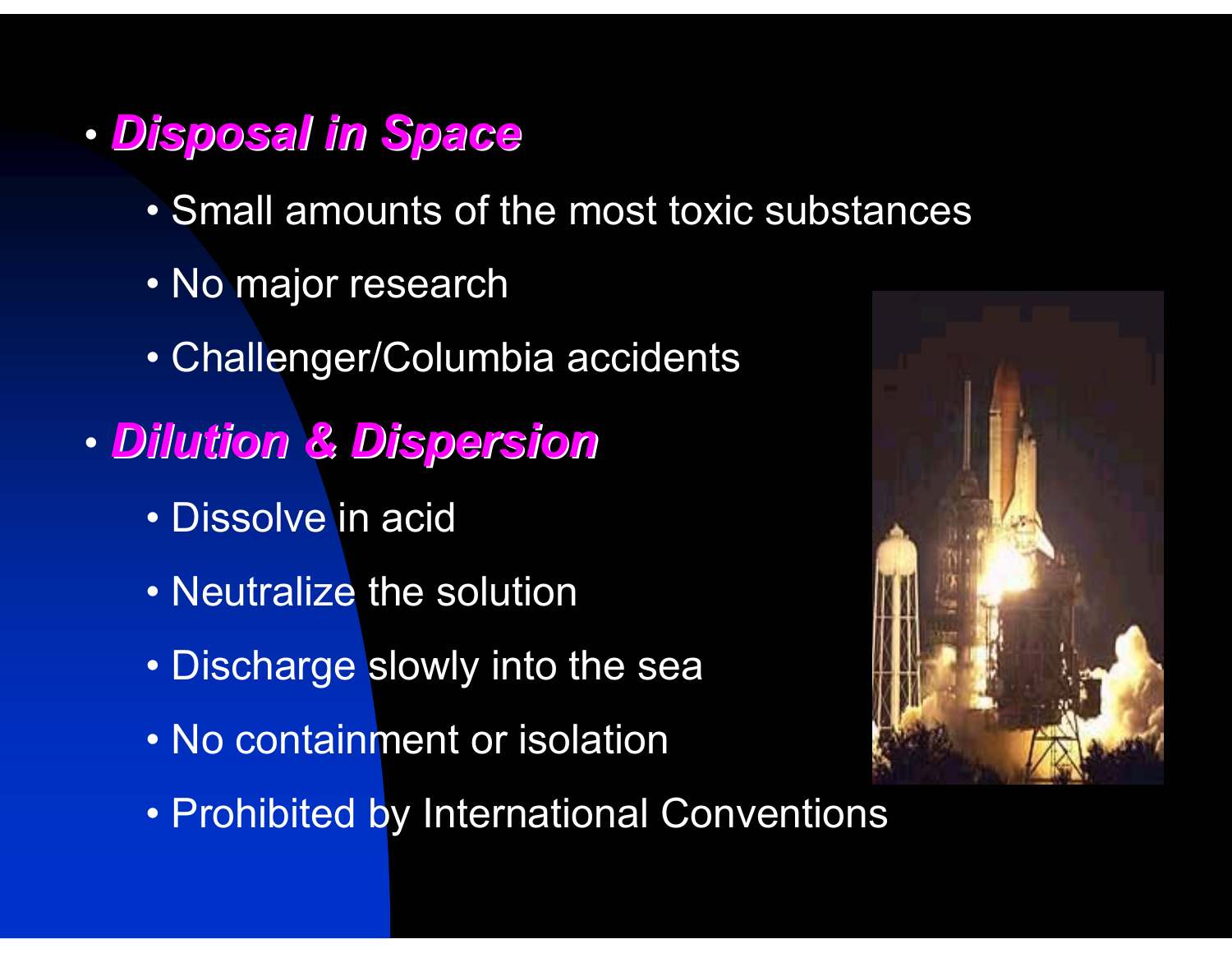## **INTERNATIONAL ATTENTION METHODS**

#### *REPROCESSING, PARTIONING & TRANSMUTATION*

 Current research across the world Successful transmutation would lower time horizon of risk

#### *STORAGE OR DISPOSAL AT INTERNATIONAL REPOSITORY*

 Simple, stable, isolated geological environment Political opposition: financial risks: costs/benefits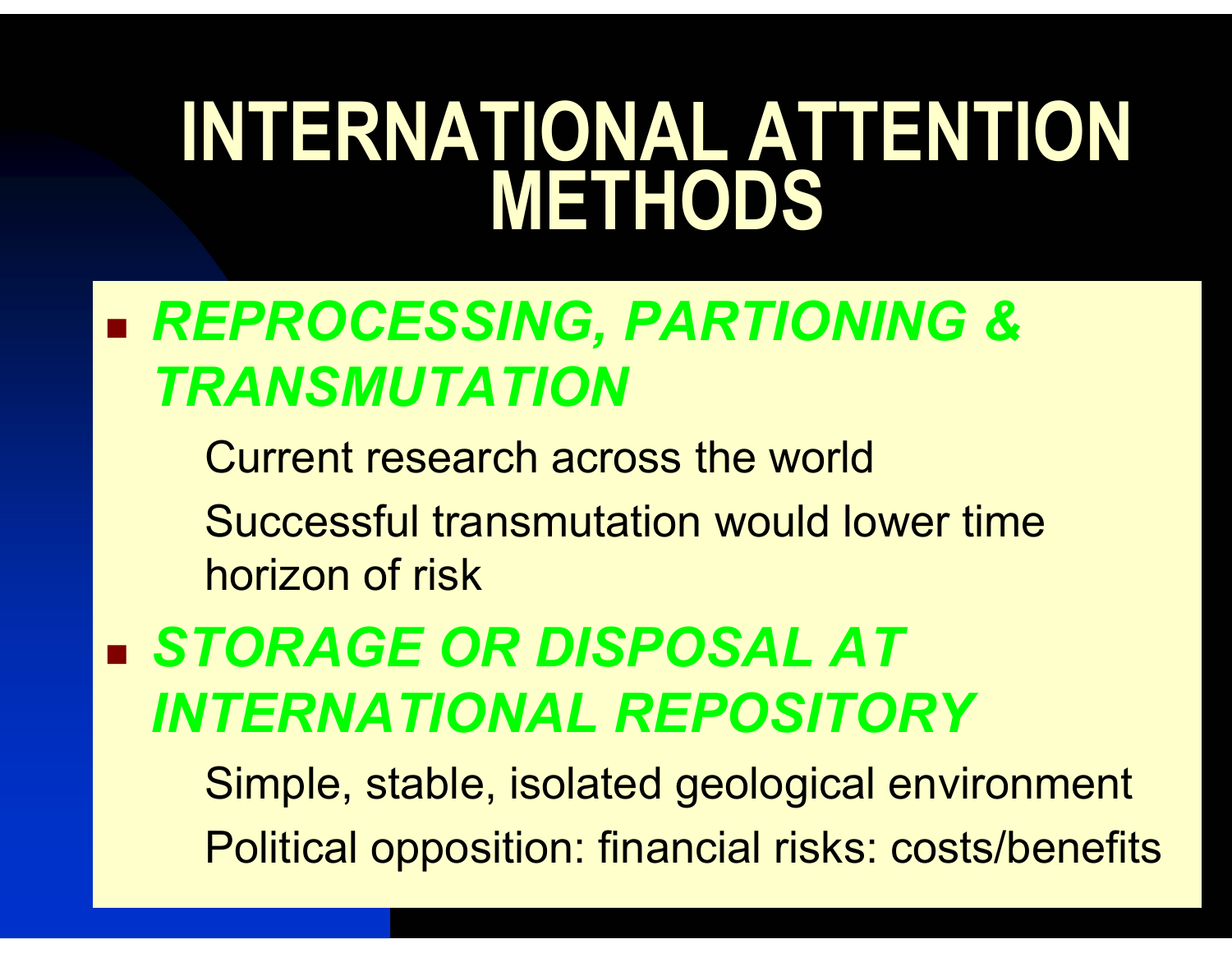#### • *EMPLACEMENT IN DEEP BOREHOLES*

- $\bullet$  Solid packaged waste buried in deep borehole kilometers into the ground
- Stacked and separated by cement
- Top 2 kilometers are cement
- Sweden, Russia & Finland have examined concept
- Significant technical questions require further research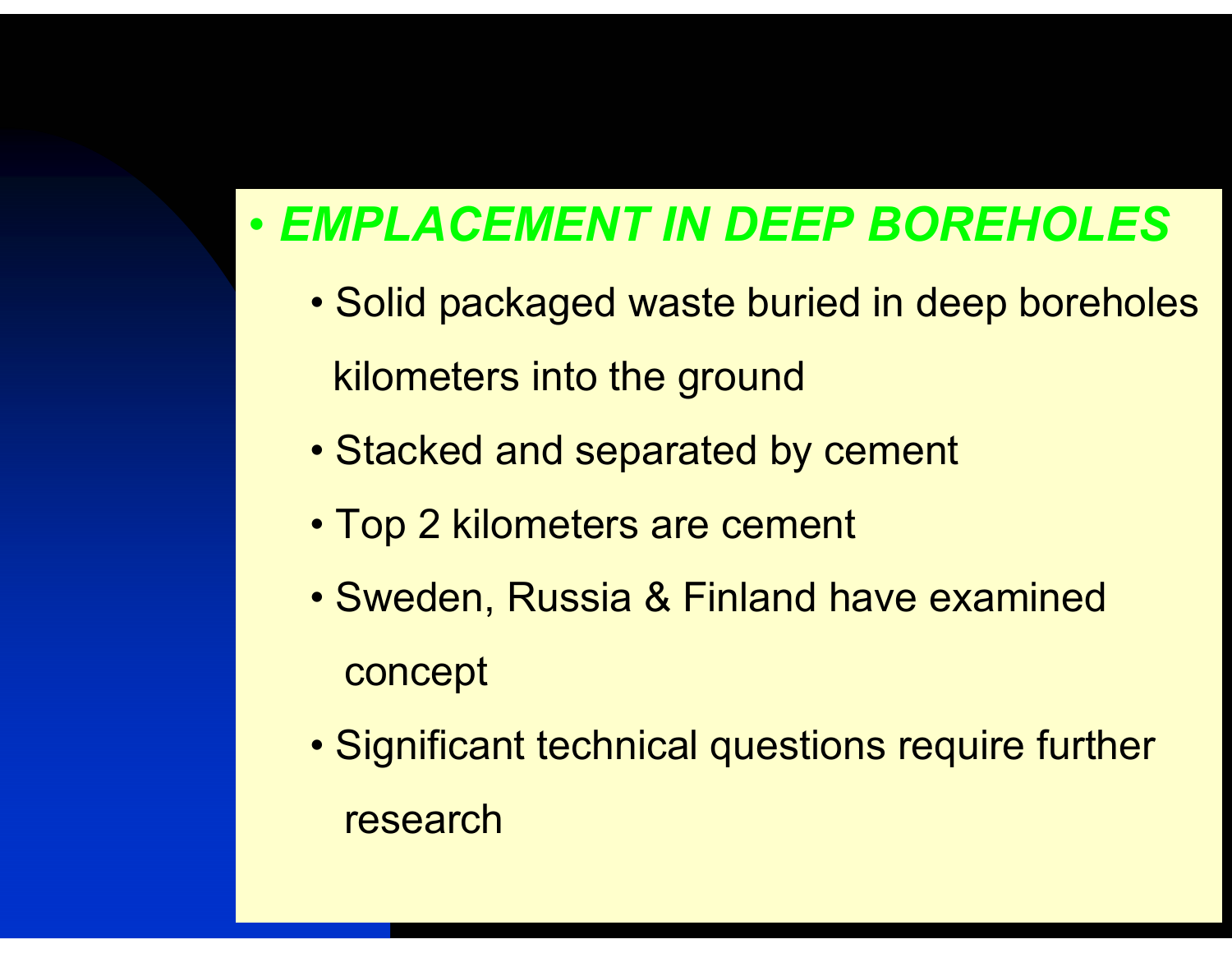## **METHODS REQUIRING REVIEW**

#### **DEEP GEOLOGCAL DISPOASAL DEEP GEOLOGCAL DISPOASAL**

#### **CENTRALIZED STORAGE CENTRALIZED STORAGE**

#### **REACTOR SITE EXTENDED STORAGE REACTOR SITE EXTENDED STORAGE**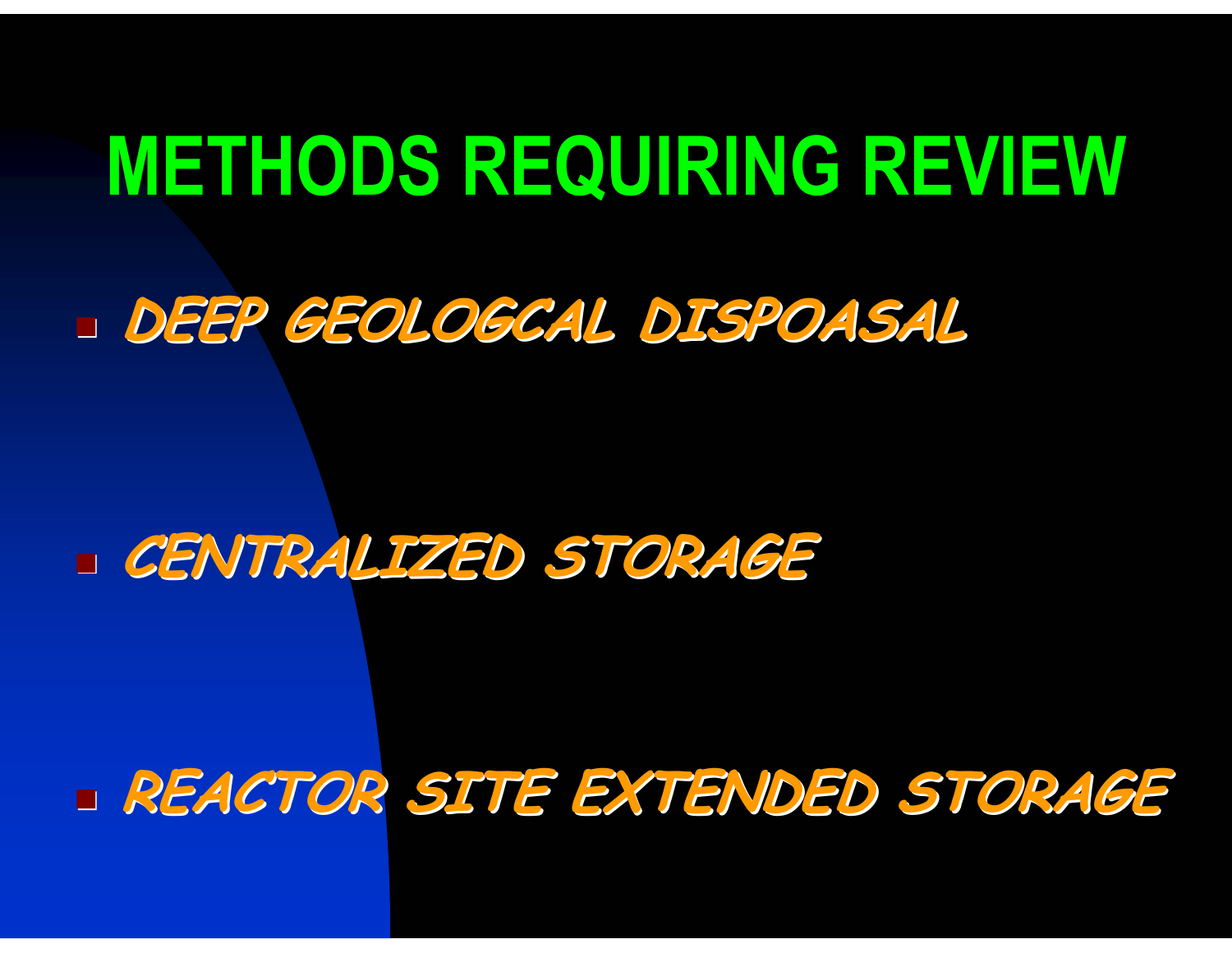## **DEEP GEOLOGICAL DISPOSAL DEEP GEOLOGICAL DISPOSAL**

- Bury deep underground
- **E** Currently favoured by most countries & agencies
- **E** Challenge is to limit migration of contaminants
	- ◆ Primarily thru groundwater flow systems
- Use of multiple barriers to limit movement
	- ◆ Packaging, buffer zones, host medium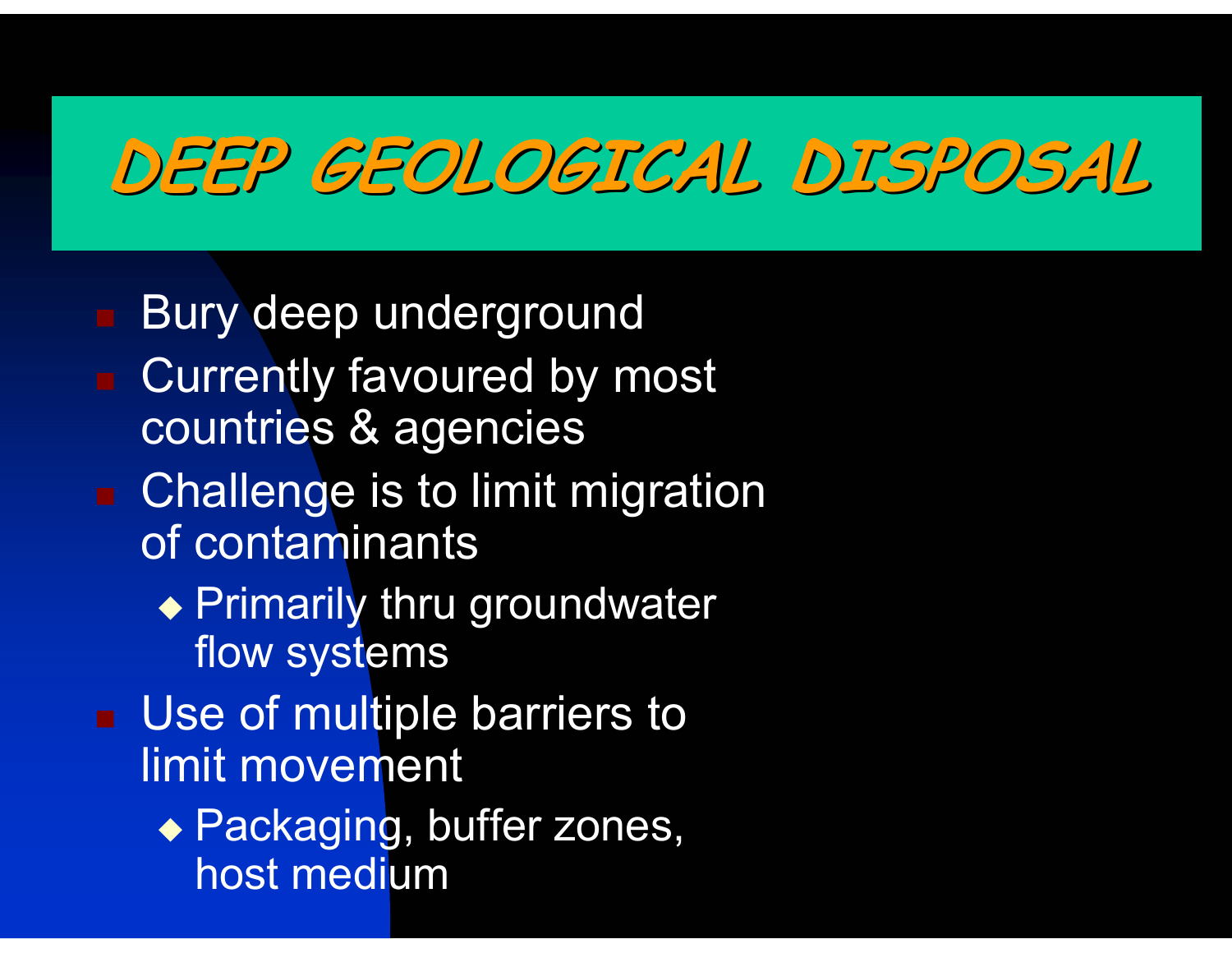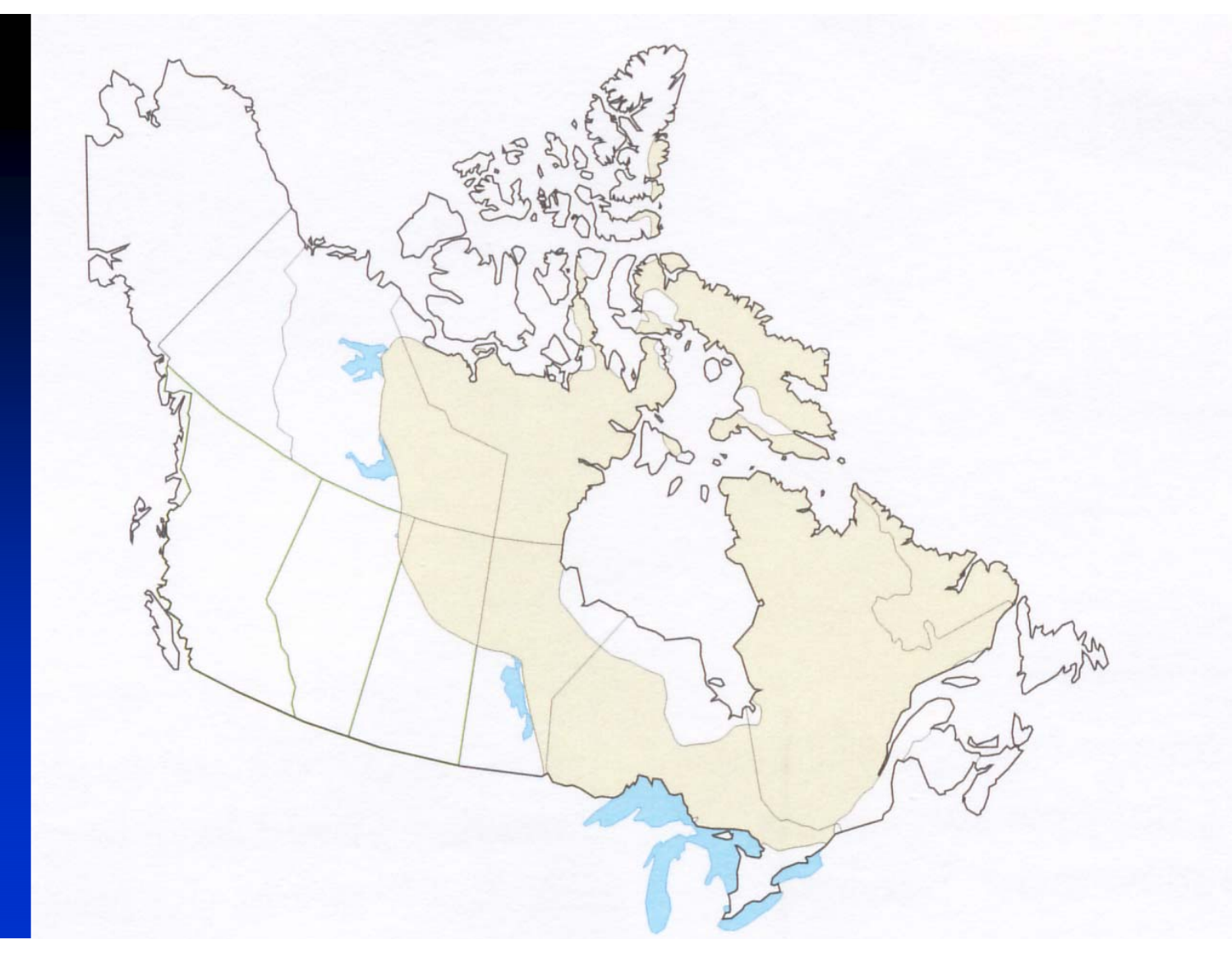- 1. Ventilation Shafts
- 2. Surface Facilities
- 3. Access Shafts
- 4. Subsurface Facilities

 $\mathfrak{g}_n$  . Let

 $6\phantom{1}6$ 

5

5. Used Fuel Container

 $\bf{8}$ 

 $\overline{7}$ 

 $9$ 

- 6. Buffer
- 7. Dense Backfill
- 8. Light Backfill
- 9. Concrete Floor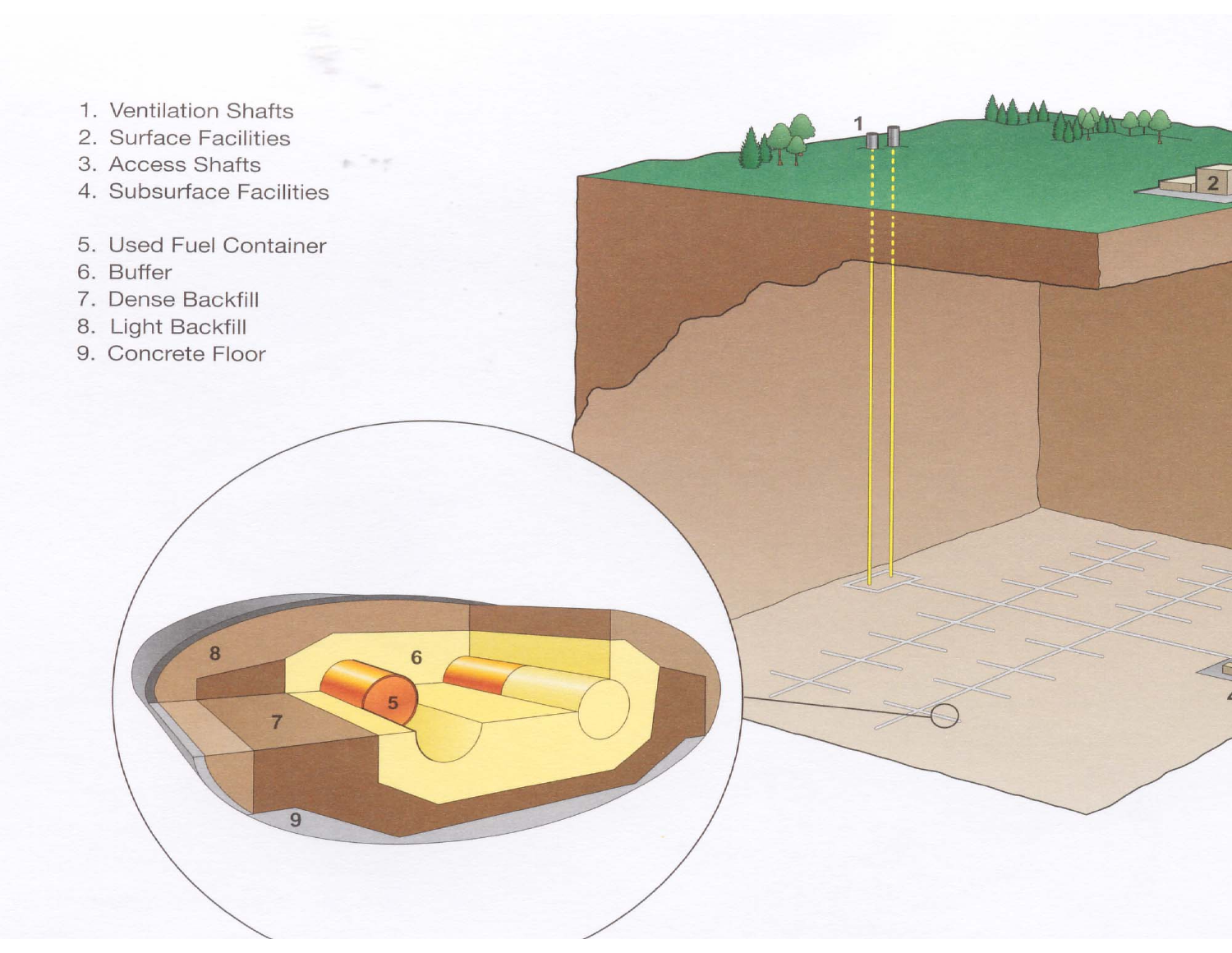Sealing repository ◆ Staged approach Final approach

**E** Further research required Technical change may transpire Monitoring how effectively the system is functioning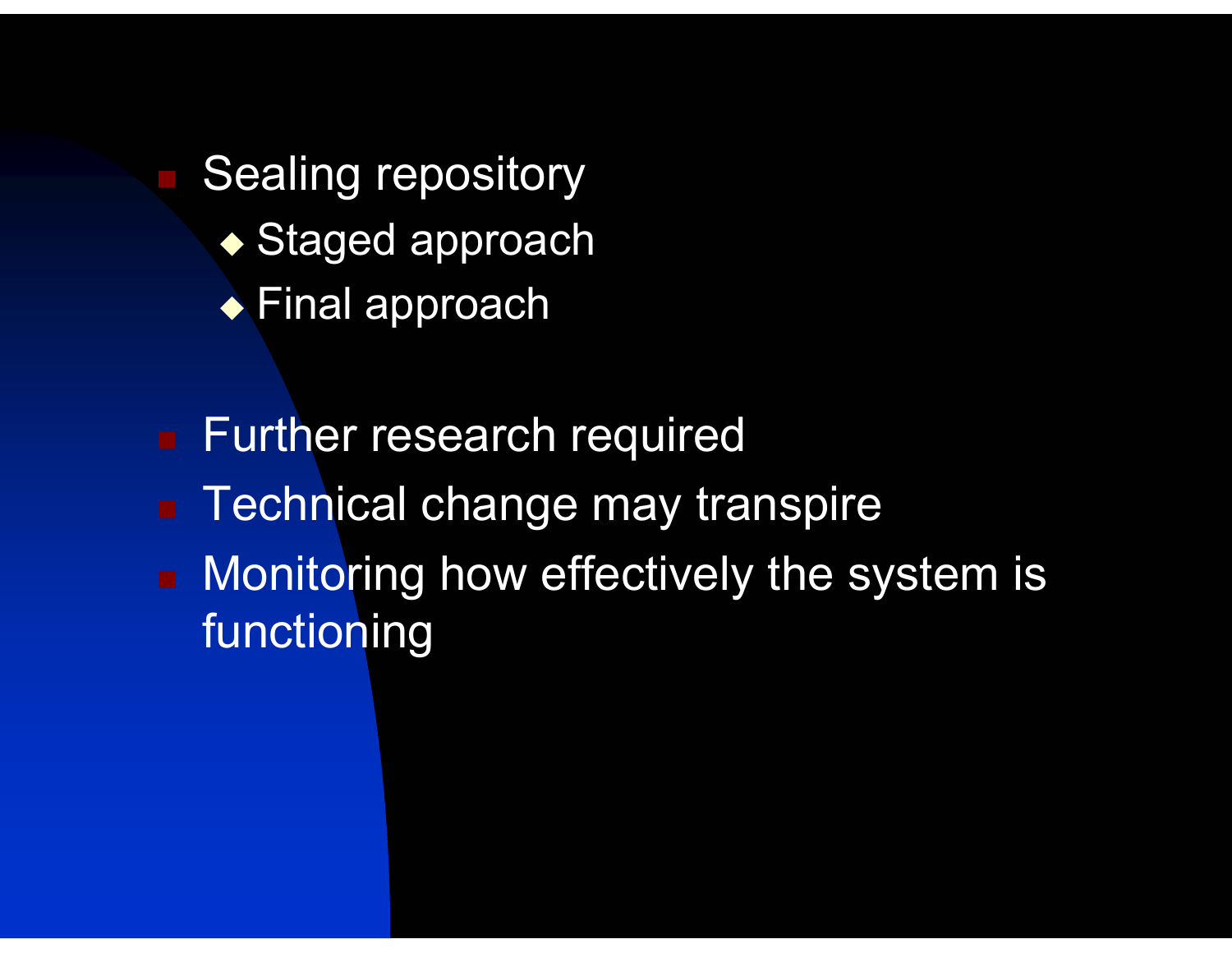## **CENTRALIZED STORAGE CENTRALIZED STORAGE**

- Access for retrieval under controlled conditions
- **Requires the transport of used fuel** from reactor sites
	- Storage above or under ground
		- ◆ Issues of durability/longevity
		- ◆ Shallow burial or in caverns
		- ◆ Casks or vaults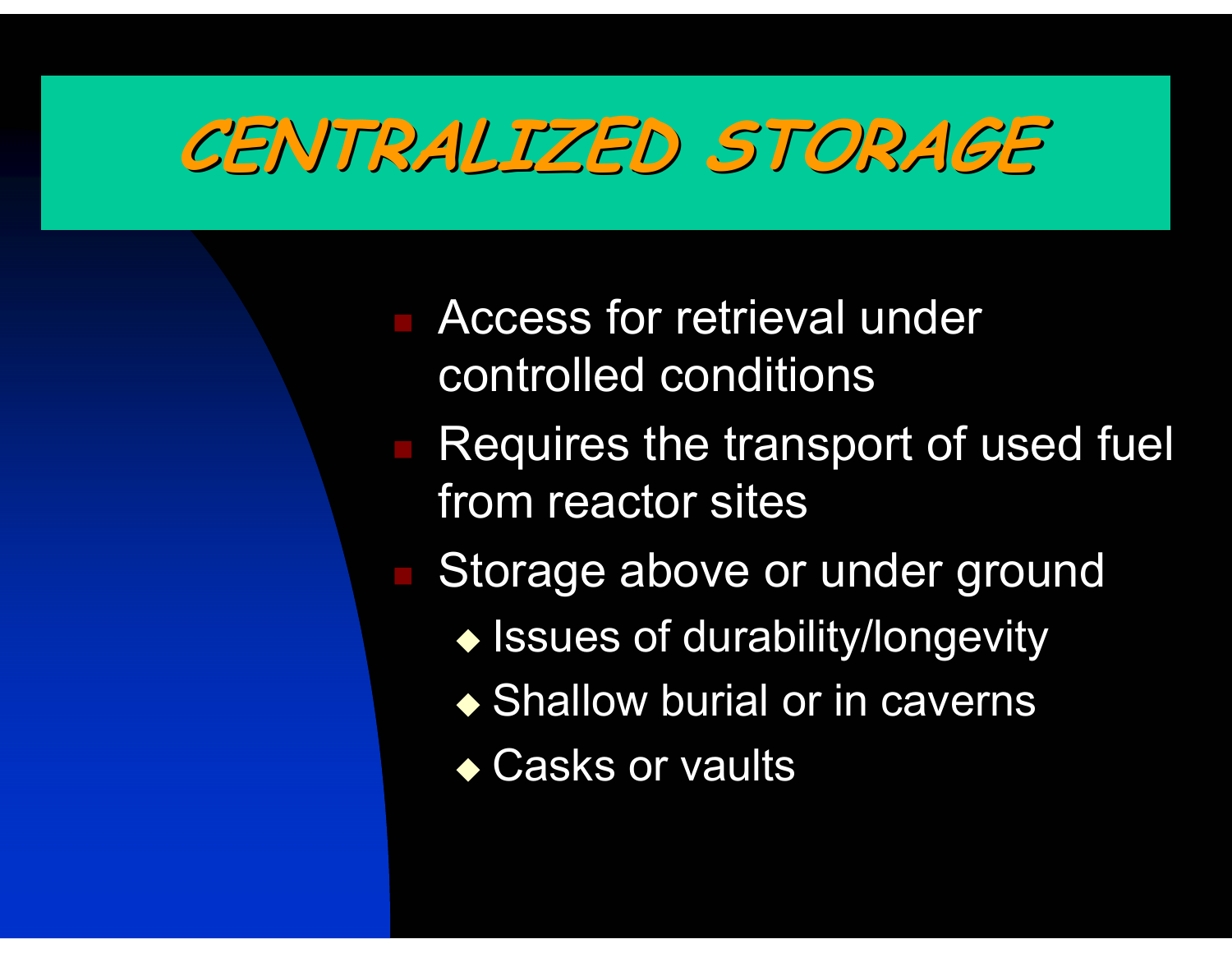- 1. Cask Storage
- 2. Vault Storage
- 3. Processing Building

19

Œ

Œ

 $\widehat{\mathbb{C}}$ 

 $\overline{\mathbb{O}}$ 

€

5

 $\overline{2}$ 

 $\mathbb{C}$ 

4

- 4. Vault Gantry Crane
- 5. Cask Transporter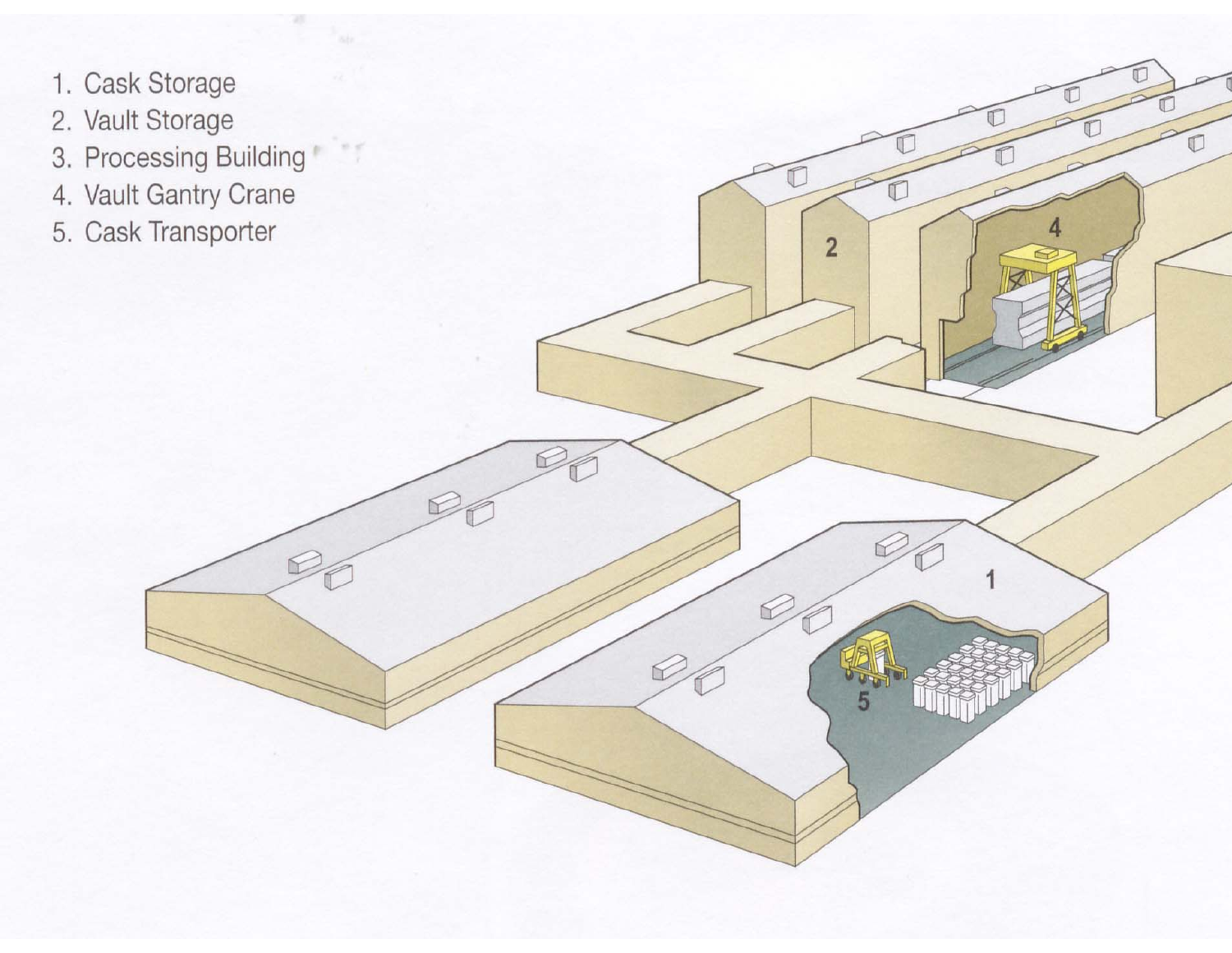# **REACTOR REACTOR -SITE EXTENDED SITE EXTENDED STORAGE STORAGE**

 Currently operating in a number of sites

Mostly above ground storage

Some below ground pools

Advantages

119

◆ Eliminate transportation issues

◆ Smaller facilities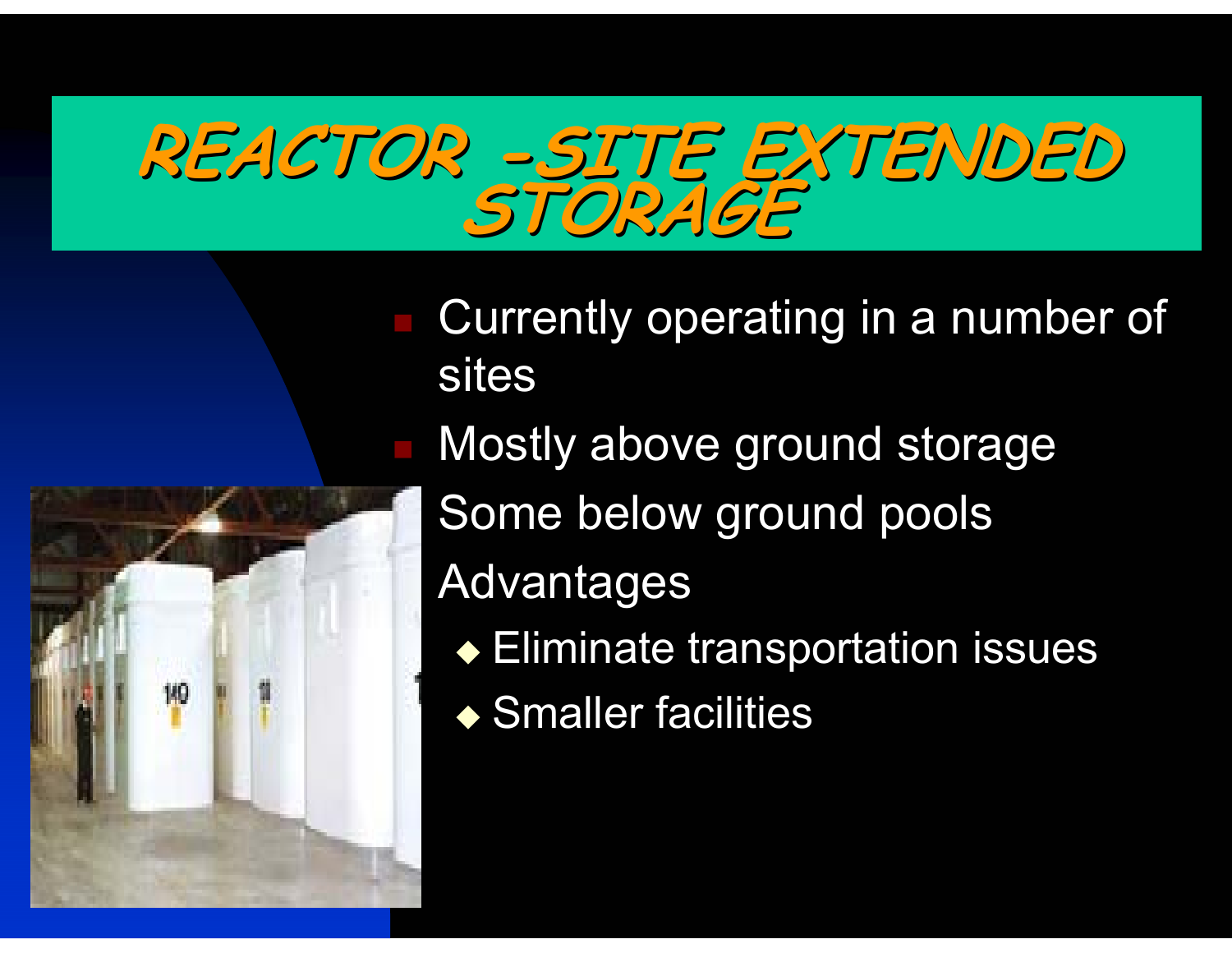# **The Analytical Framework: The Key Questions**

| <b>Institutions &amp;</b><br><b>Governance</b>                               | Does the management approach have a foundation of rules,<br>incentives, programs & capacities that ensure all operational<br>consequences will be addressed for many years to come?                                                                                    |
|------------------------------------------------------------------------------|------------------------------------------------------------------------------------------------------------------------------------------------------------------------------------------------------------------------------------------------------------------------|
| <b>Engagement &amp;</b><br><b>Participation in</b><br><b>Decision-Making</b> | Does the management approach provide for deliberate and<br>full public engagement through different phases of the<br>implementation?                                                                                                                                   |
| <b>Aboriginal Values</b>                                                     | Have aboriginal perspectives and insights informed the<br>direction, and influenced the development of the<br>management approach?                                                                                                                                     |
| <b>Ethical</b><br><b>Considerations</b>                                      | Is the process for selecting, assessing and implementing the<br>management approach one that is fair and equitable to our<br>generation, and future generations?                                                                                                       |
| <b>Synthesis &amp;</b><br><b>Continuous</b><br><b>Learning</b>               | When considered together, do the different components of<br>the assessment suggest that the management approach will<br>contribute to an overall improvement in human and eco-<br>system well-being over the long term? Is there provision for<br>continuous learning? |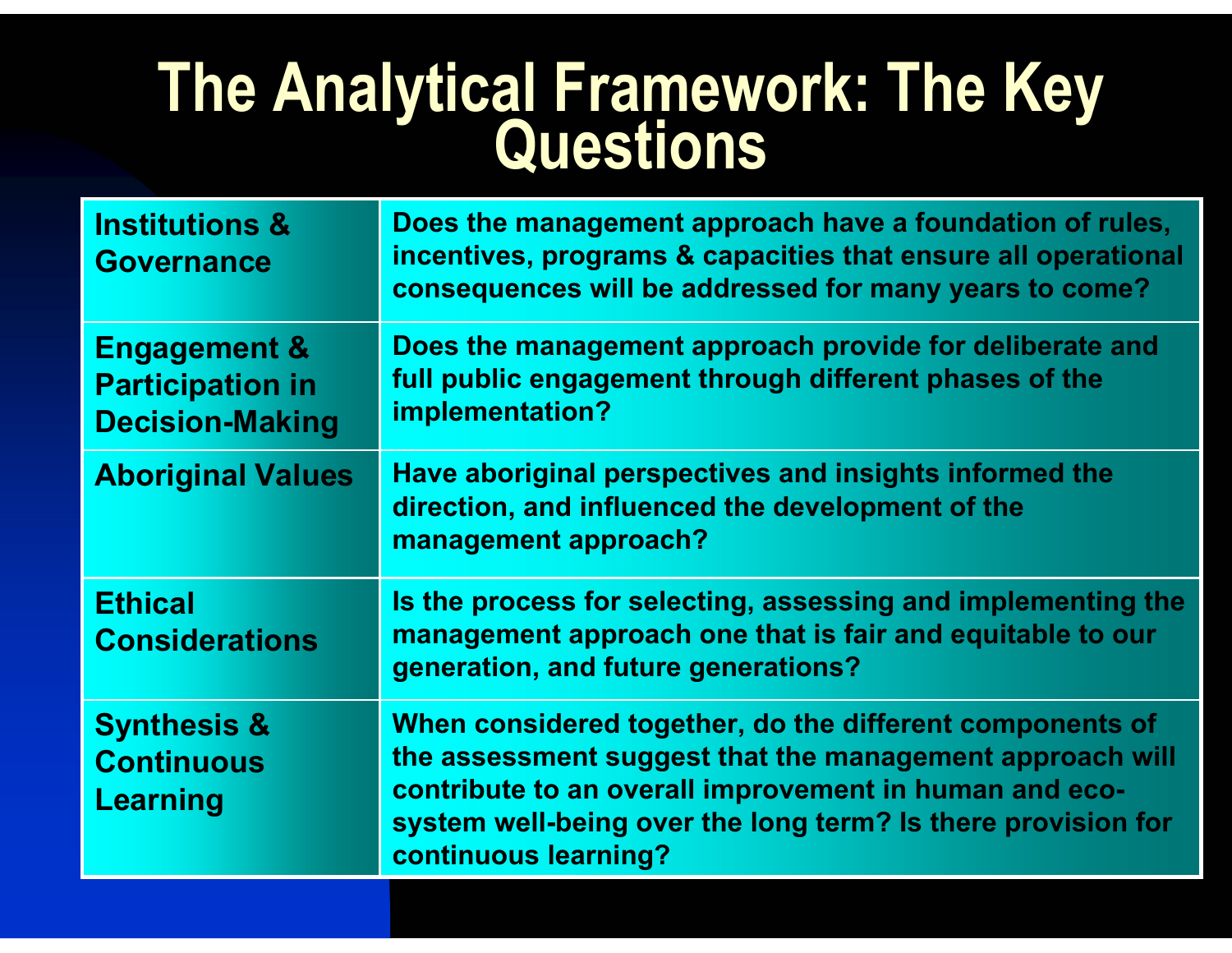# **The Analytical Framework: The Key Questions**

| <b>Human Health,</b><br><b>Safety &amp; Well</b><br><b>Being</b> | Does the management approach ensure that people's health<br>safety and well-being are maintained (or improved) now and<br>over the long term?                                                                                        |
|------------------------------------------------------------------|--------------------------------------------------------------------------------------------------------------------------------------------------------------------------------------------------------------------------------------|
| <b>Security</b>                                                  | Does this method of dealing with used nuclear fuel<br>adequately contribute to human security? Will the<br>management approach result in reduced access to nuclear<br>materials by terrorists or other unauthorized agents?          |
| <b>Environmental</b><br><b>Integrity</b>                         | Doest he management approach ensure the long term<br>integrity of the environment?                                                                                                                                                   |
| <b>Economic</b><br><b>Viability</b>                              | Is the economic viability of the management approach<br>assured and will the economy of the community (and future<br>communities) be maintained or improved as a result?                                                             |
| <b>Technical</b><br><b>Adequacy</b>                              | Is the technical adequacy of the management approach<br>assured and are design, construction and implementation of<br>the method(s) used in the management approach based on<br>the best available technical and scientific insight? |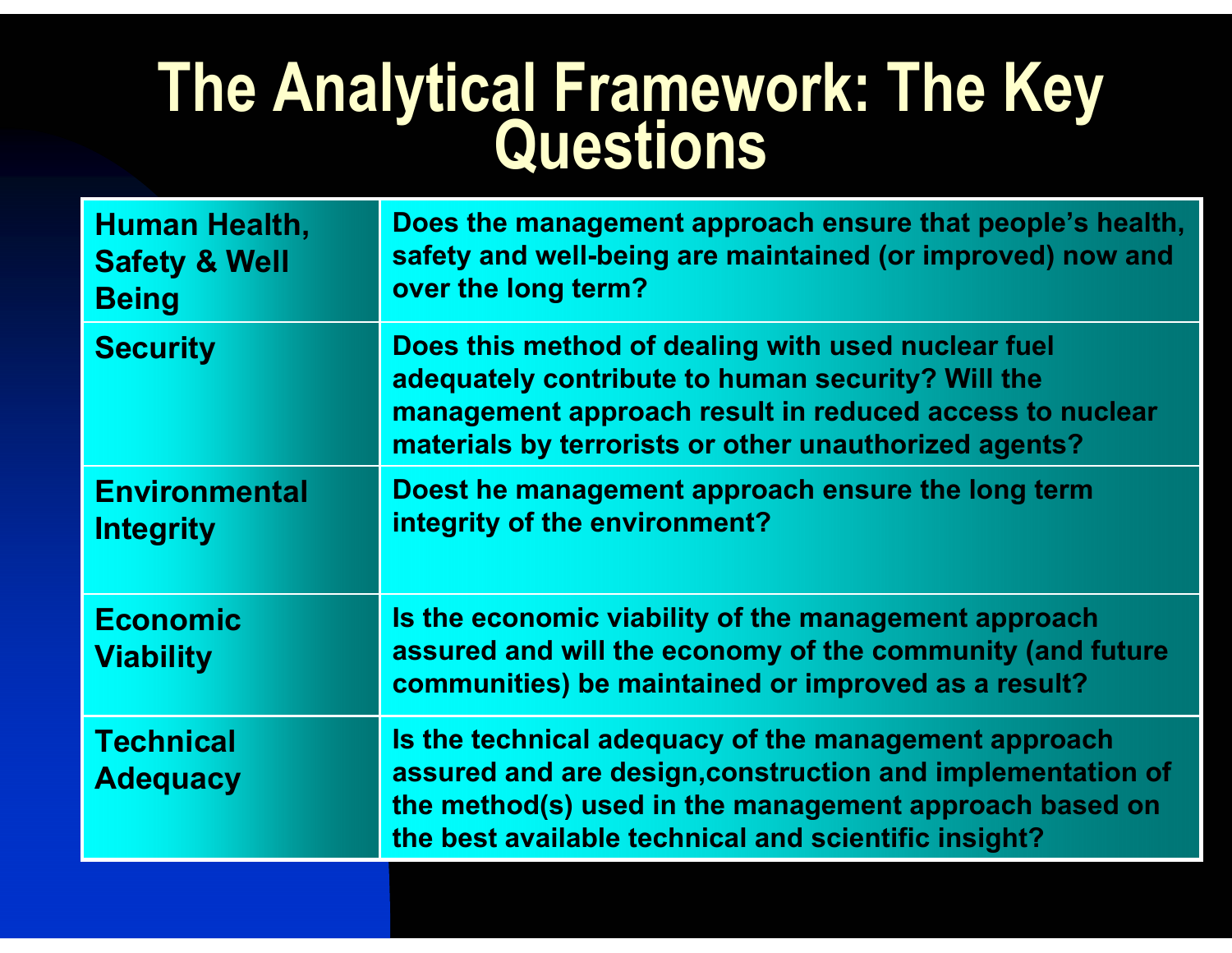## **ABORIGINAL PARTICPATION**

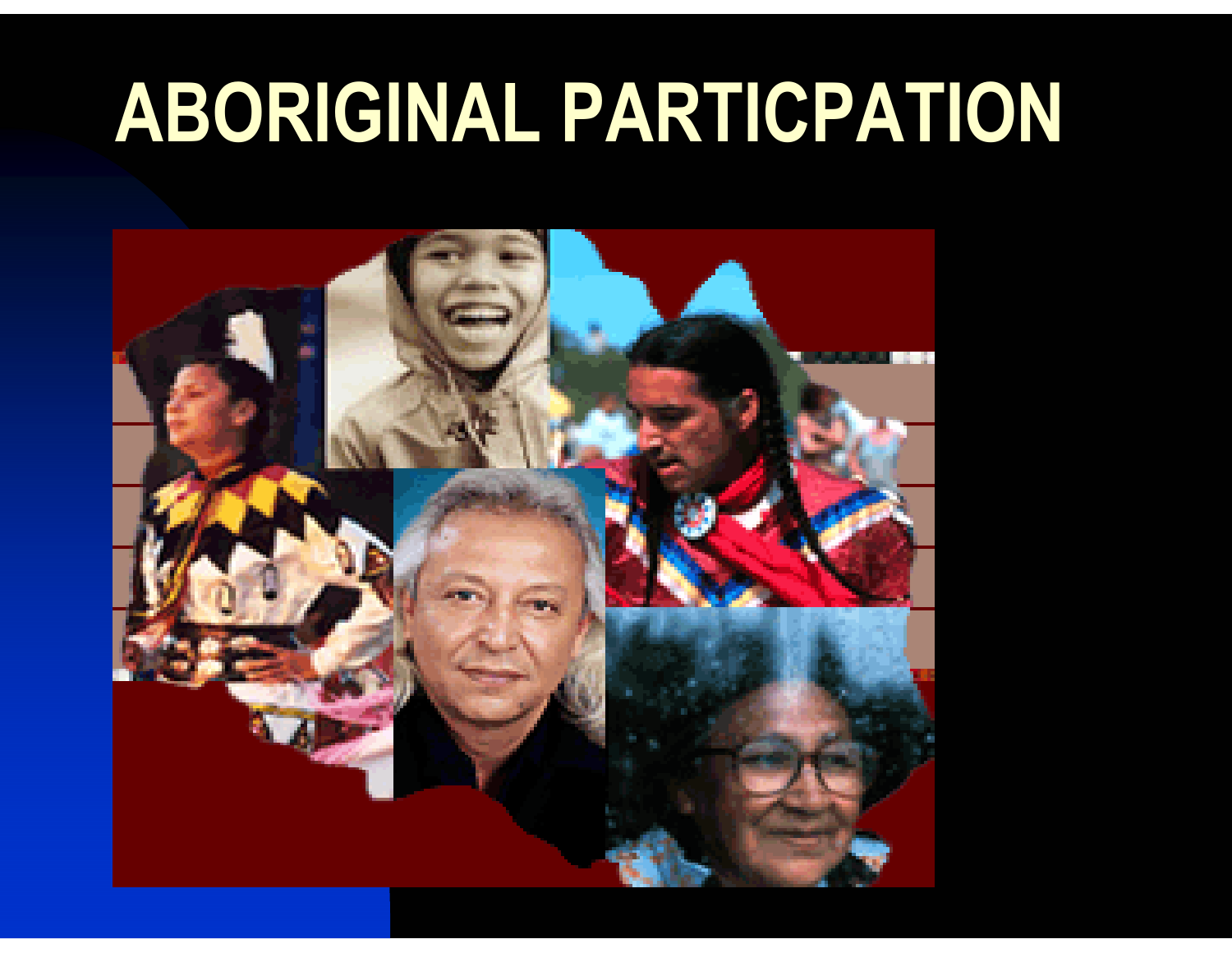## **PARTICIPATION TO DATE**

North Bay : March 4 & 27, 2004

**Ottawa: March 8, 2004** 

■ Saskatoon: September 24-25, 2003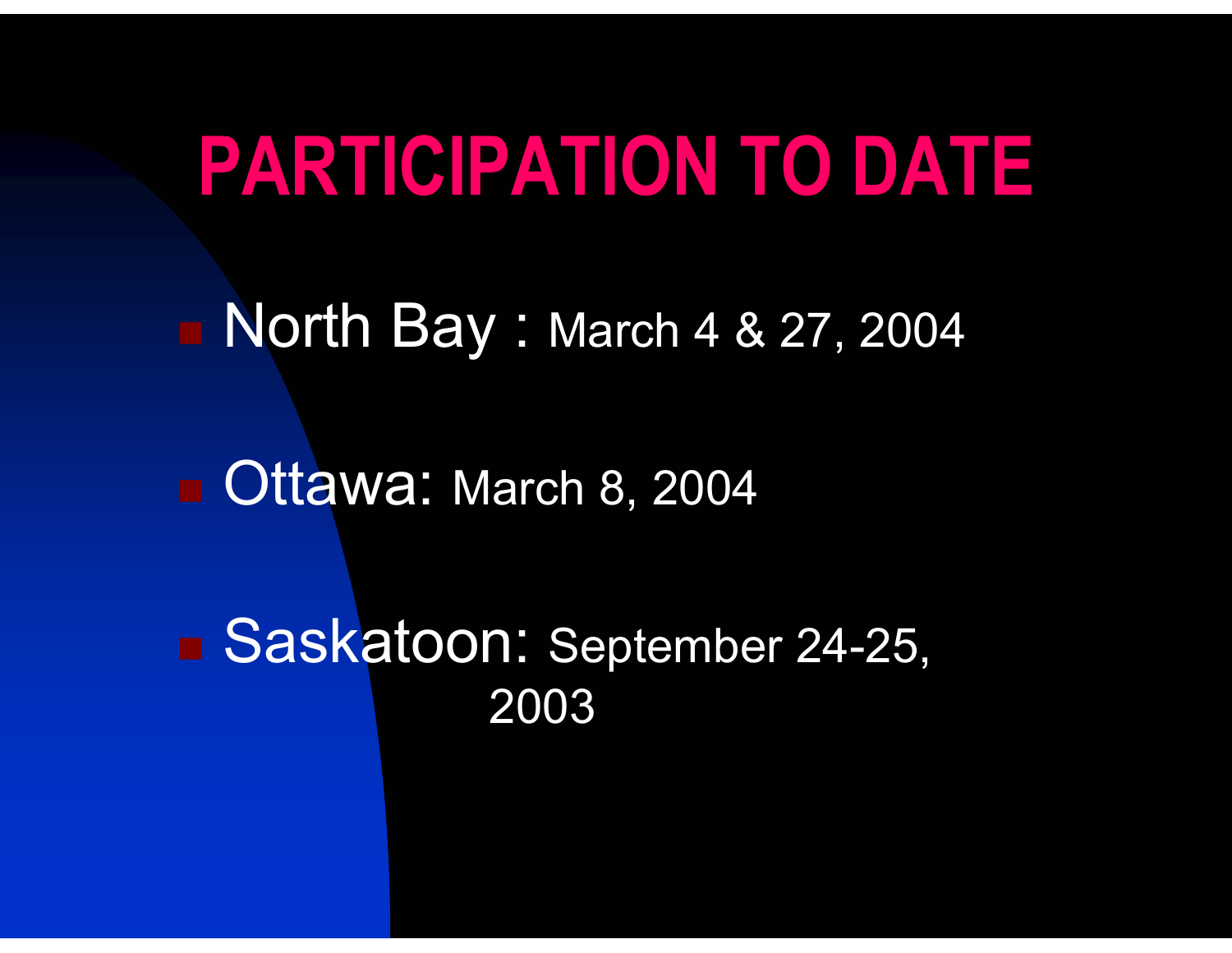## **WHY????**

- Many aboriginals are in close proximity to nuclear power plants/research centres
- Many hold traditional territory in areas that may be considered for storage or disposal
- During the Seaborn panel deliberations many representatives did not have sufficient opportunity to study/review proposals
- **Proposals did not incorporate traditional** ecological knowledge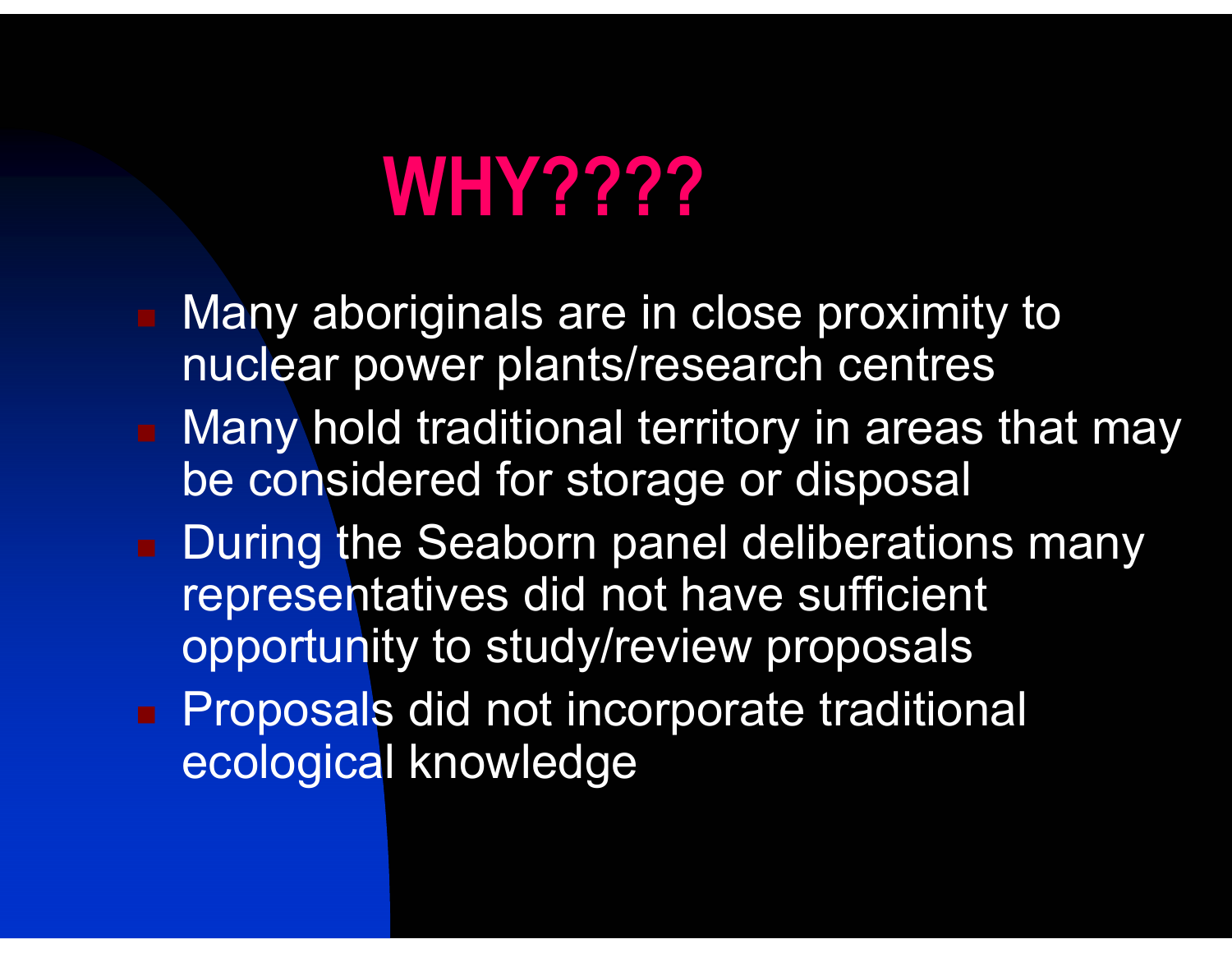## **TRADITIONALMANAGEMENT PRACTICES**

**The 5 Principles**

 *RESPECT HONOR CONSERVATION TRANSPARENCY ACCOUNTABILITY*

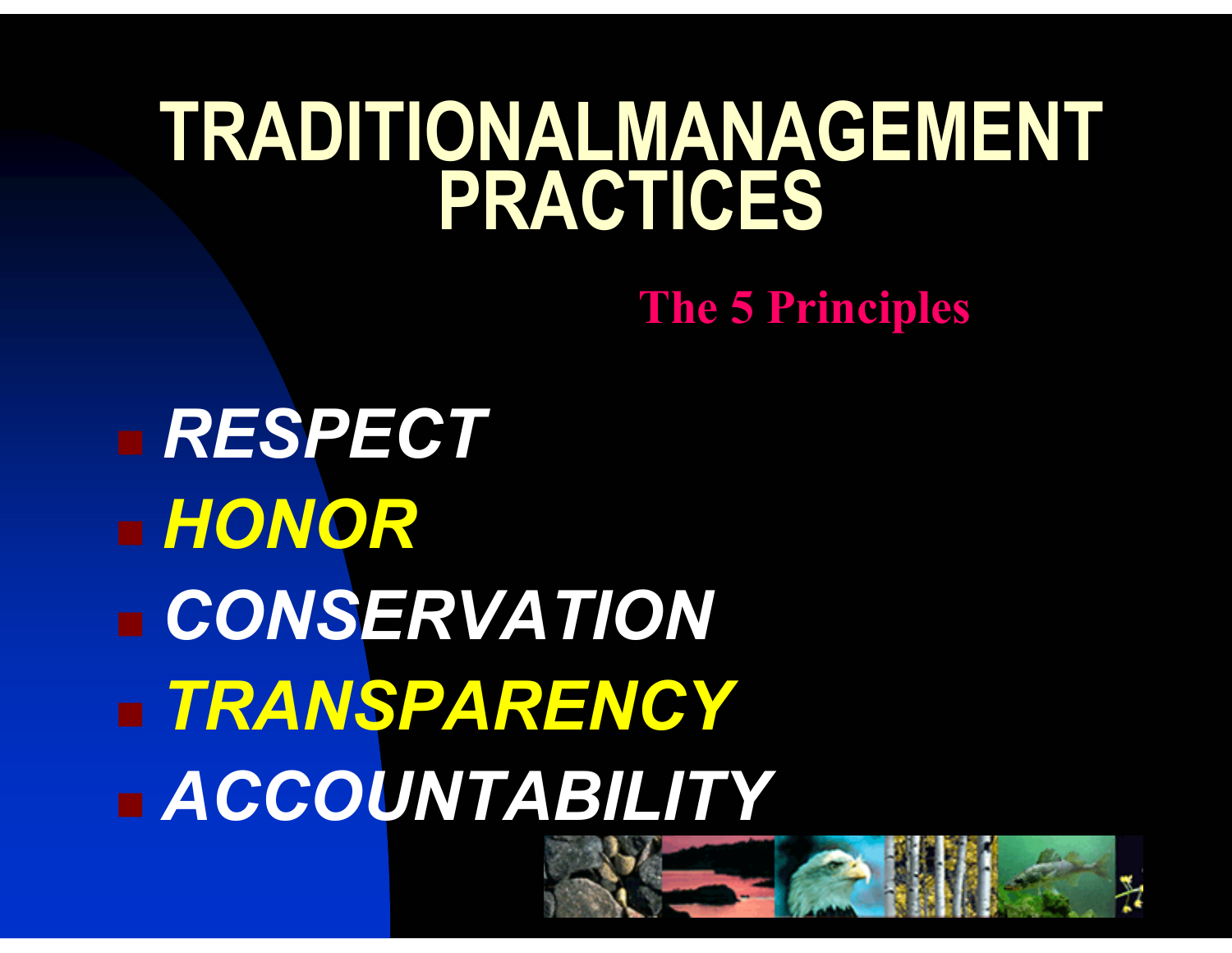## **OTHER PRINCIPLES**

- **Consideration of the prophecies**
- **Sharing with each other and Mother Earth**
- **Use of elders for advice & guidance**
- **Participation of all not just a few**
- **Collective not individual benefits for both short and long term matters that affect the whole community**
- **Learn from the past**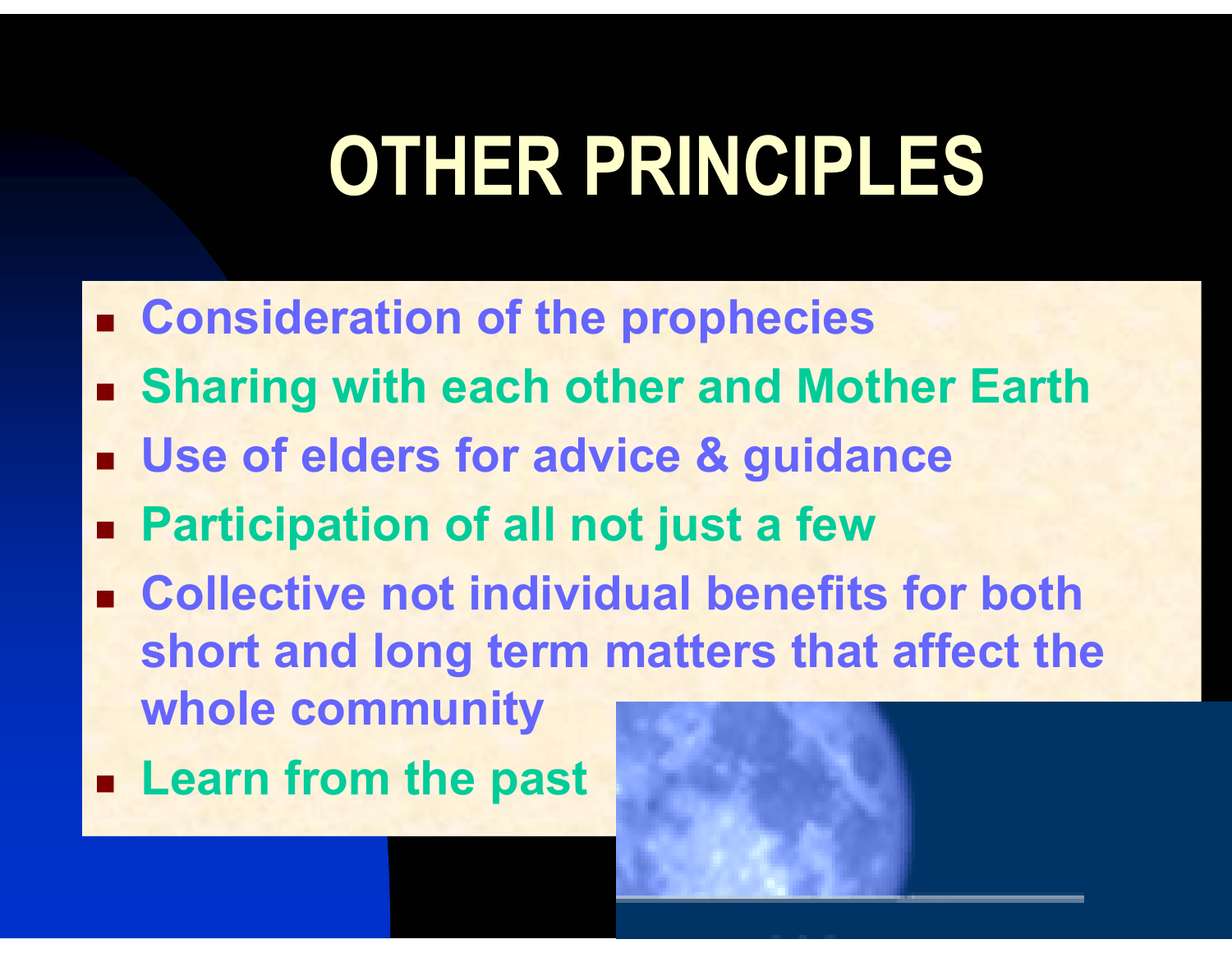## **HOLISTIC APPROACH**

*"When the Earth is sick, the animals will begin to disappear, when that happens, The Warriors of the Rainbow will come to save them."......Chief Seattle*

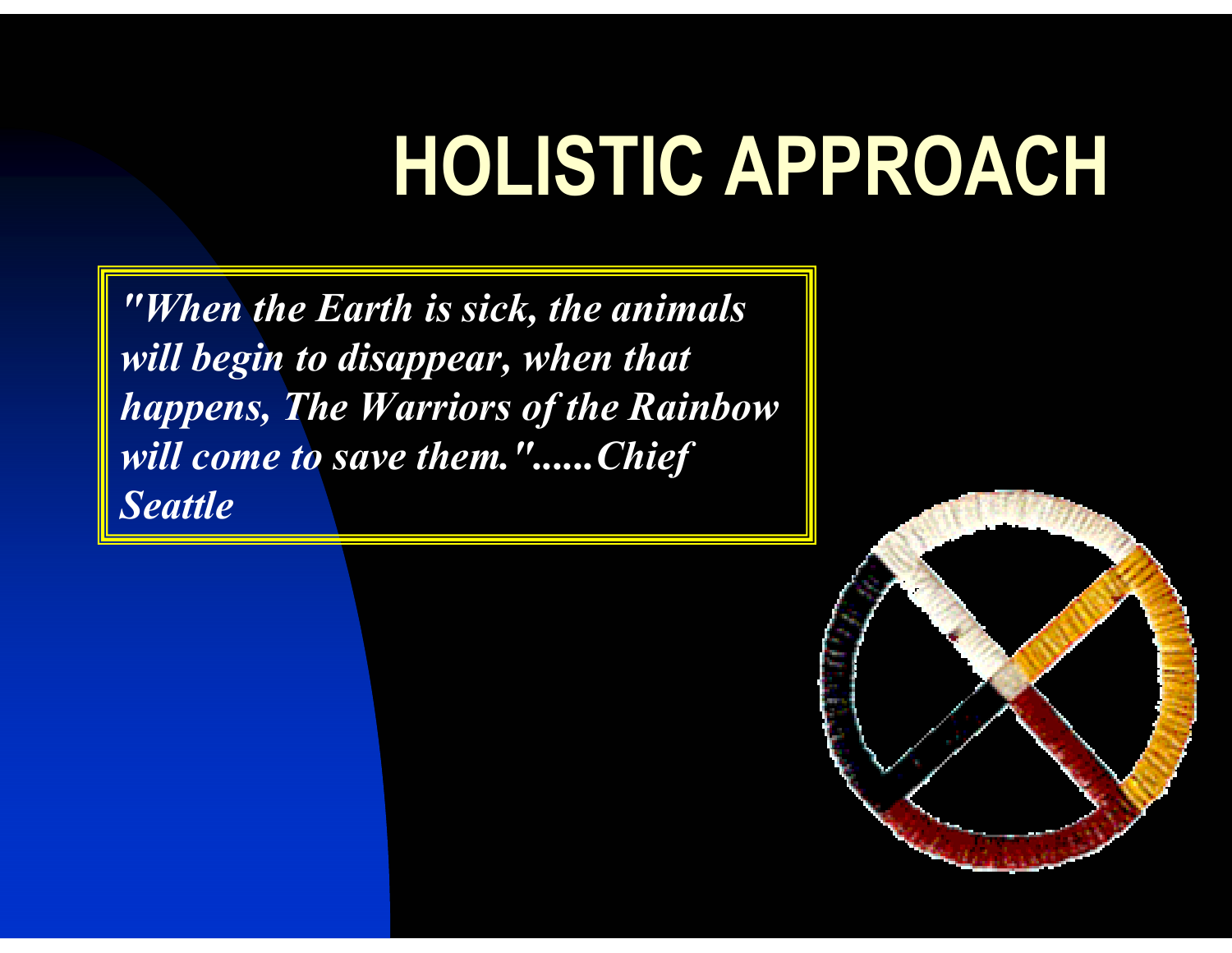## **CONSIDER THE IMPACTS**

• *ON THE SPIRITS*• *ON THE WILDLIFE*• *ON THE MEDICINES*• *ON ALL LIFE NOT JUST HUMANS*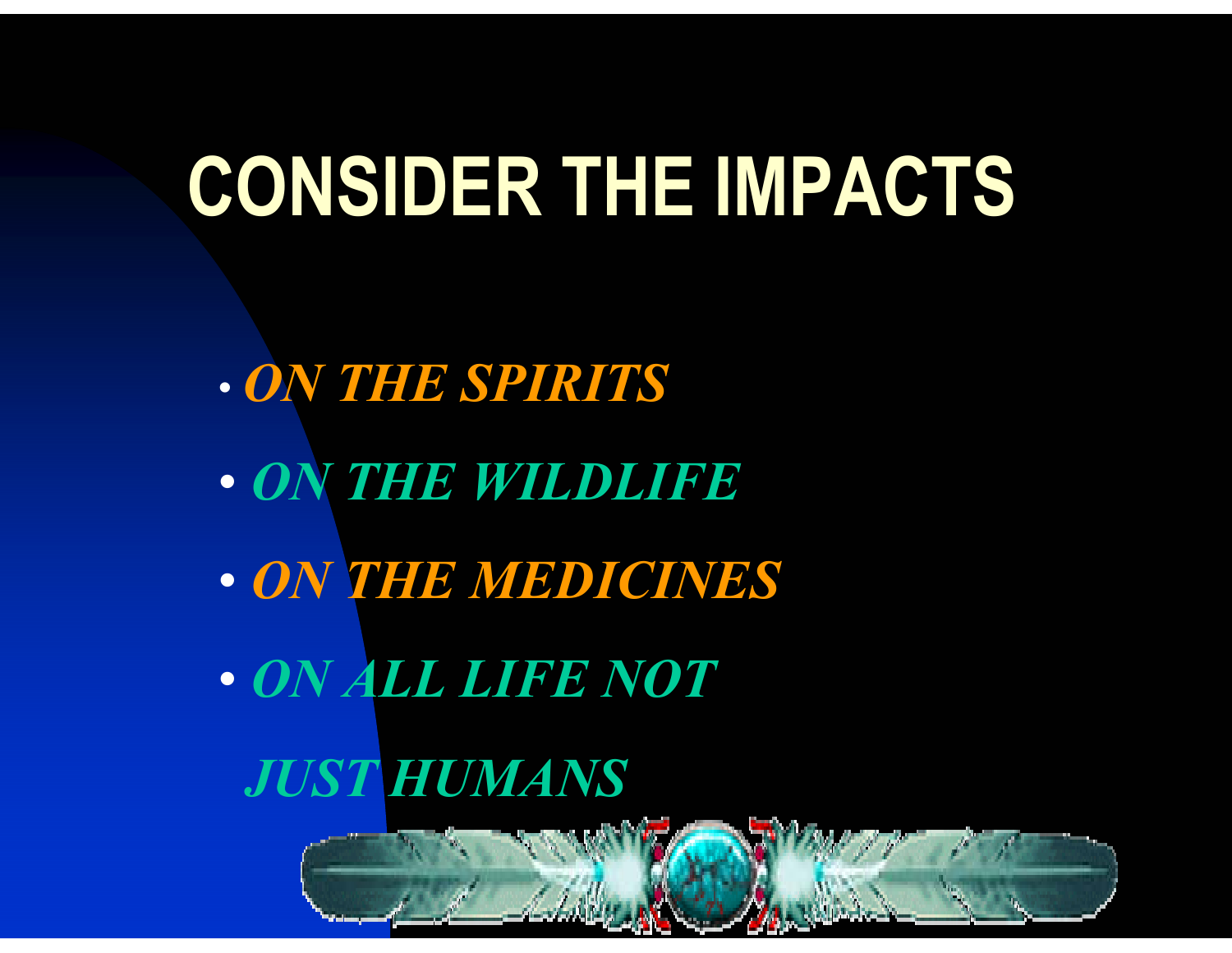## **TRADITIONAL DECISION MAKING PROCESSES**

- ELDERS/WISEST SPEAK FIRST
- PRAYING FOR ASSISTANCE TO MAKE GOOD DECISIONS
- THE WHOLE COMMUNITY INVOLVED
- ALL FACTORS ARE CONSIDERED
- AUTHORITY OF THE PEOPLE WAS ENFORCED
- CONSEQUENCES OF BREAKING TRADITIONAL LAWS IS UNDERSTOOD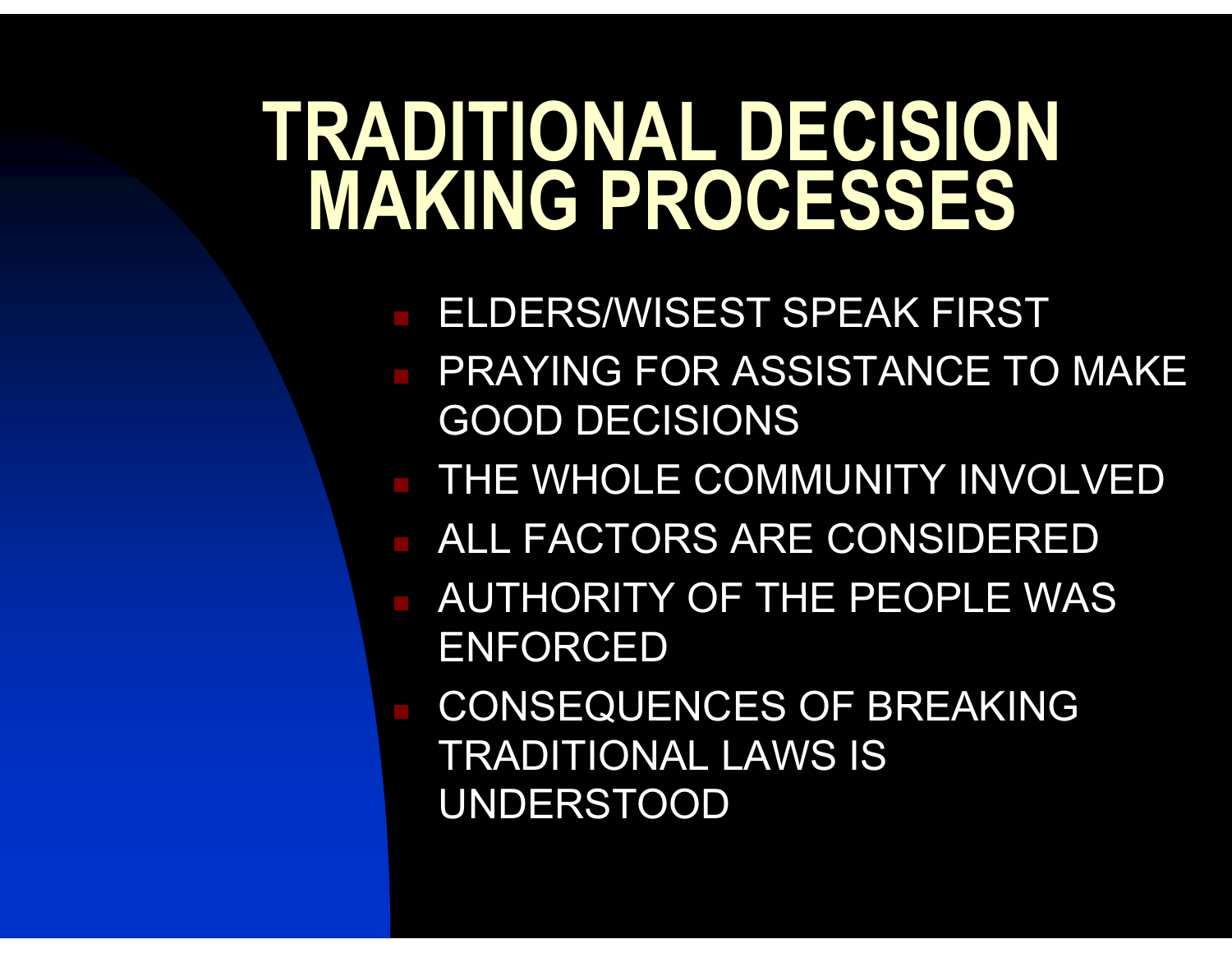#### **CONSIDERATION OF THE IMPACTS ON FUTURE GENERATIONS**

### **GENERATIONS TEACHINGS**

**7** 

WE ARE THE OLDER BROTHER ON THIS **GREAT** ISLAND…

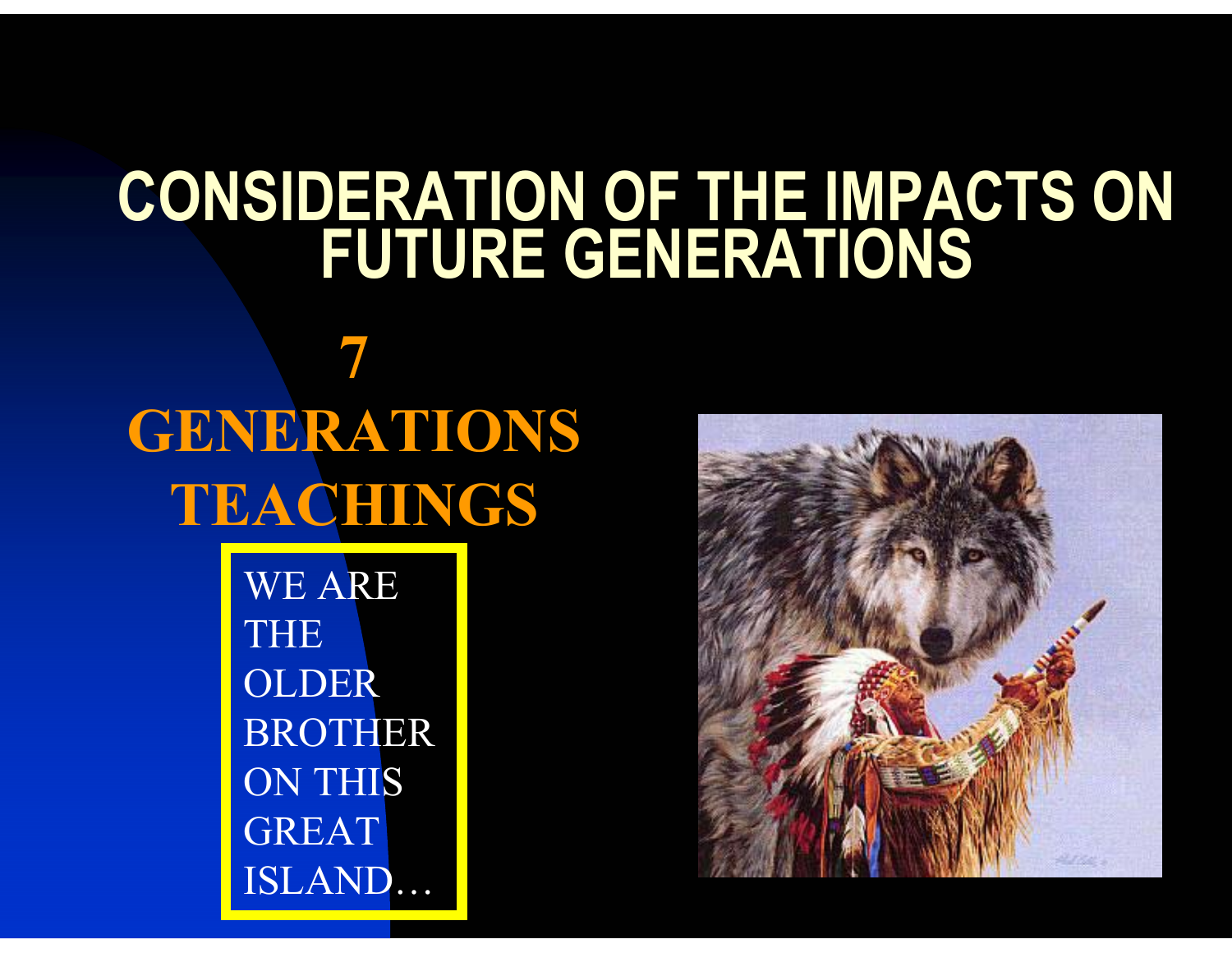## **TRADITIONAL ENVIRONMENTAL KNOWLEDGE**

- **Complex & sophisticated system of knowledge drawing on centuries of wisdom & experience**
- **Constantly growing & changing with new information**
- **People are part of and the guardians of the land**
- **Encompasses biophysical, economic, social, cultural and spiritual aspects of the environment**
- **Emphasis on inter-relationships between all the components of the environment**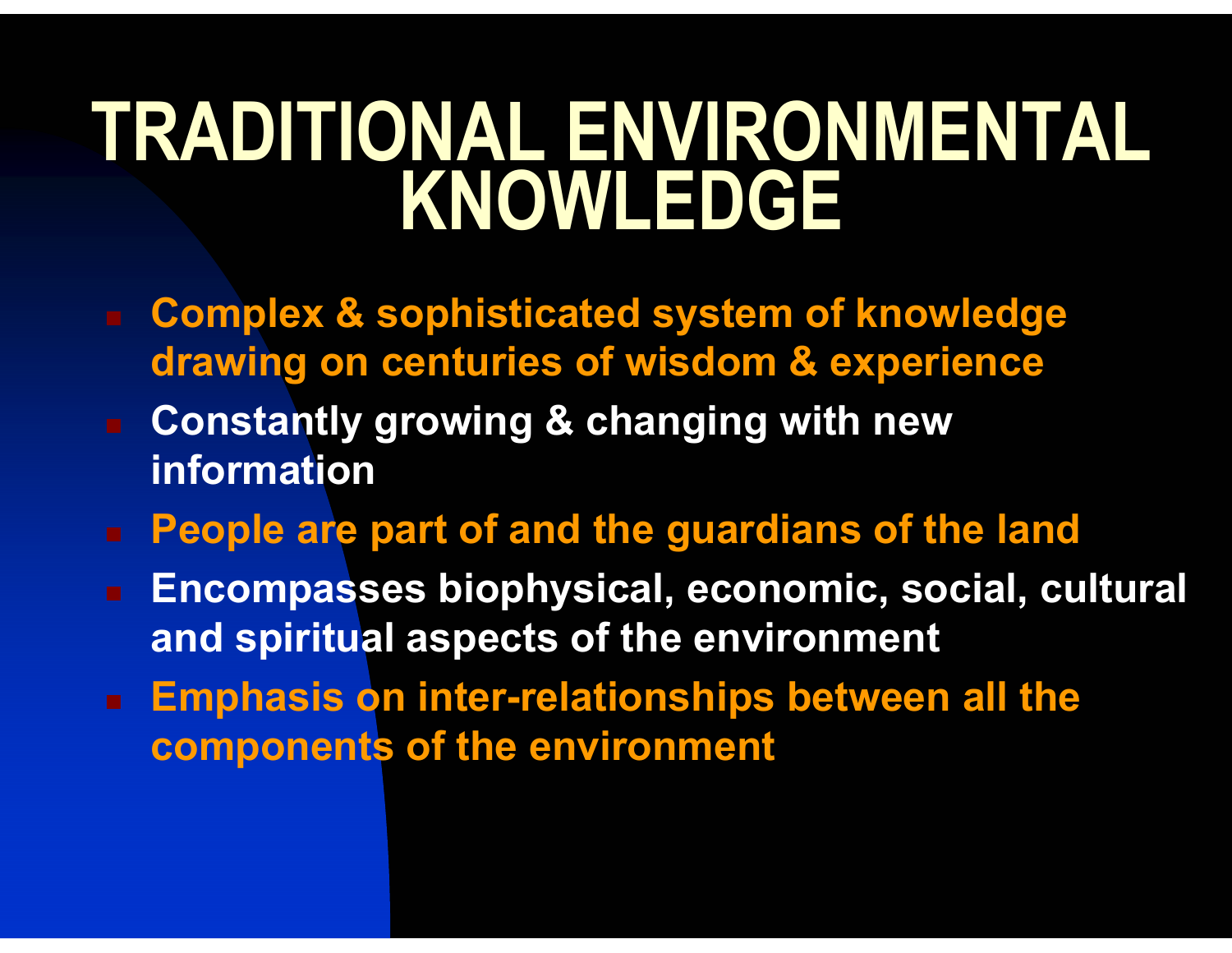## **TK USES**

- **Provide information on various physical, biological & social components of a particular landscape**
- **Assist to establish rules for using them without damaging them irreparably**
- **Clarify and enhance relationships amongst the users**
- **Assist in the development of technologies for using them to meet the subsistence, health, trade and ritual needs of local people**
- **Help to create a view of the world that incorporates and make senses of all of the above in the context of a long term & holistic perspective in decision making**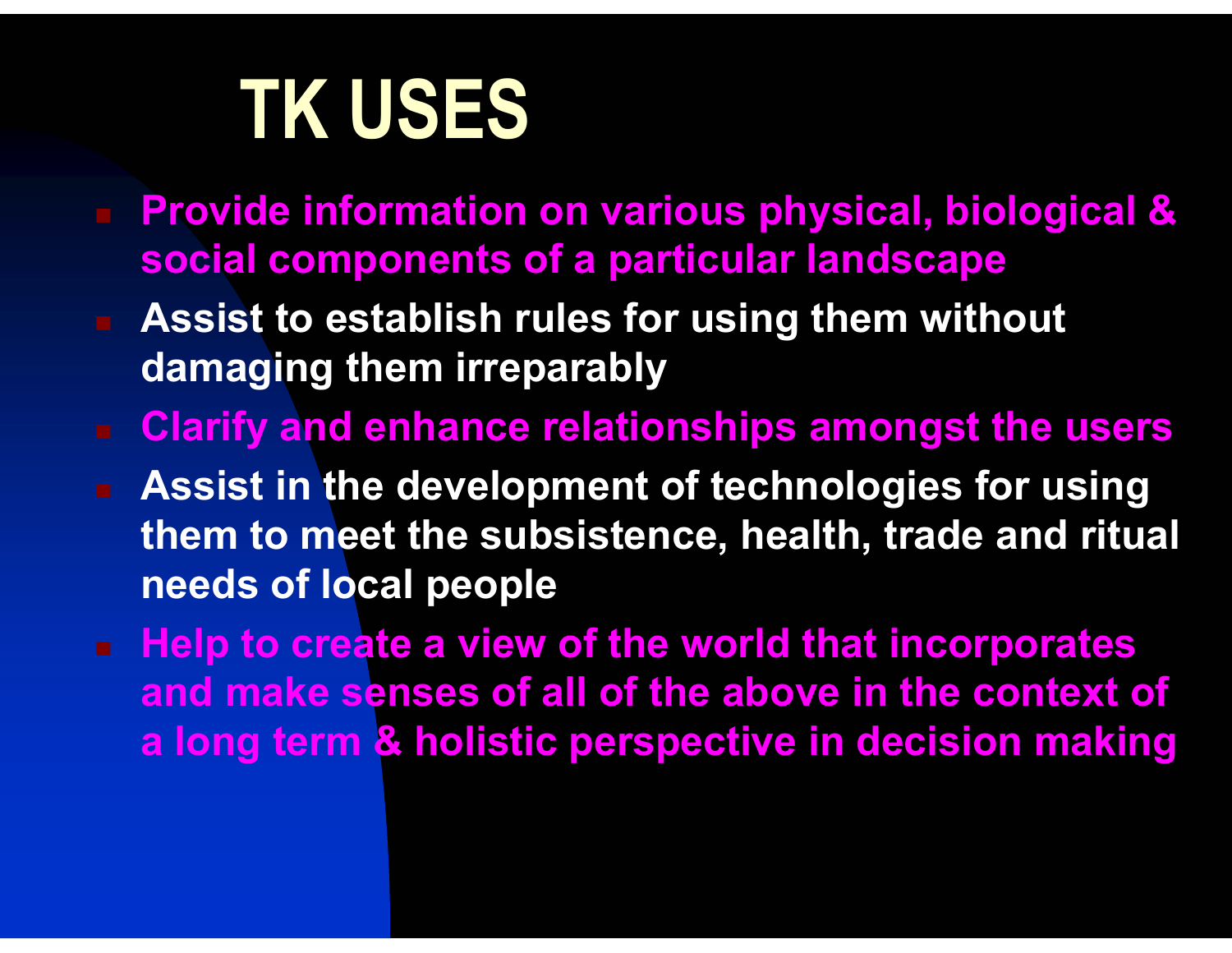### **A WORKING DEFINITION OF TRADITIONAL KNOWLEDGE**

■ What would it be?

 Suggested model from Saskatoon meeting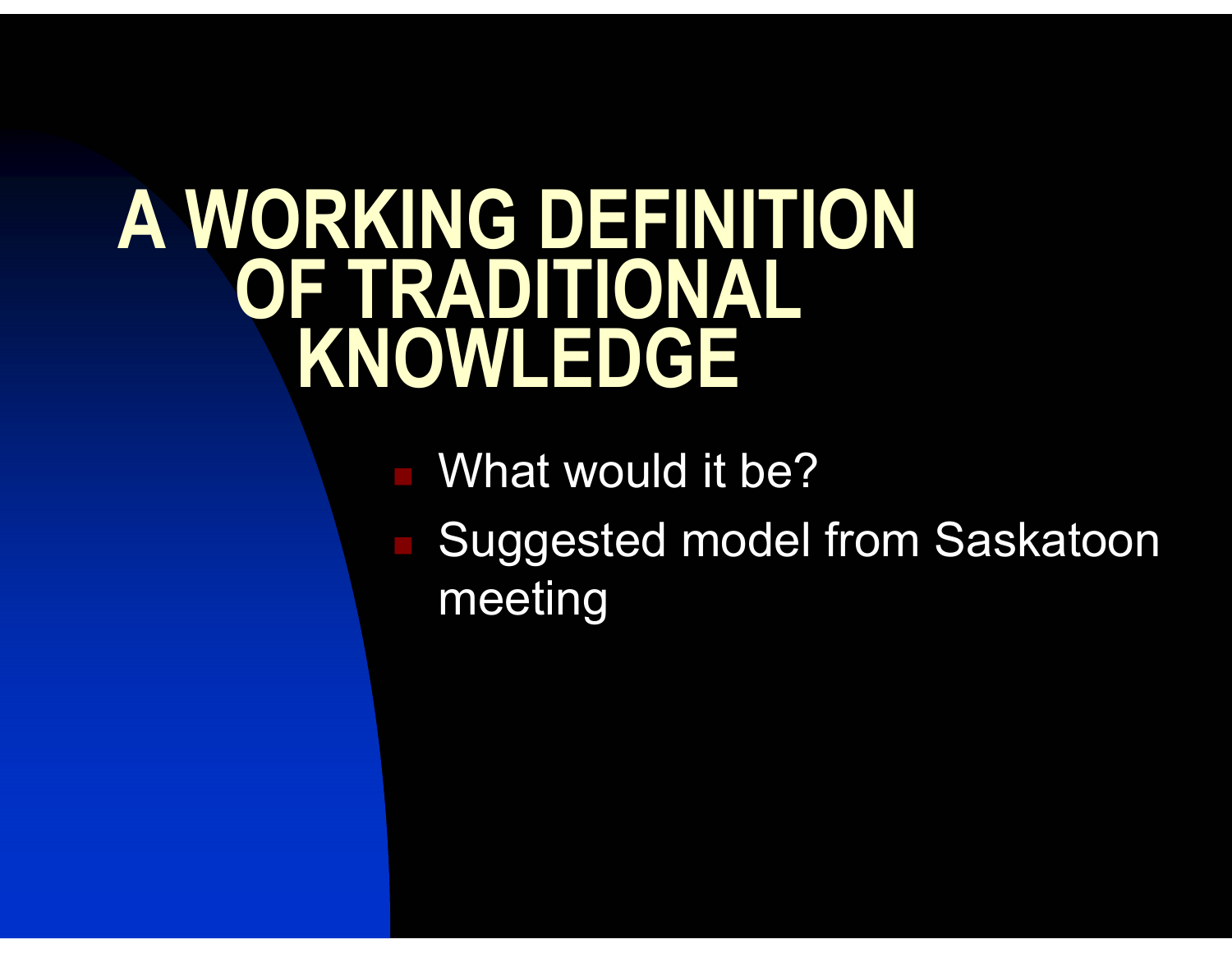## *TK RESEARCH TK RESEARCH*

#### FINDINGS IN SASKATOON

- Support community research capacity building
- ◆ Initiated & controlled by the community
- ◆ Carried out by aboriginals
- Acknowledge cultural & spiritual context of TK
- ◆ Secure permission from the holders
- ◆ Build trust & respect
- ◆ Respect need for intellectual property protection
- ◆ Make it comprehensible to all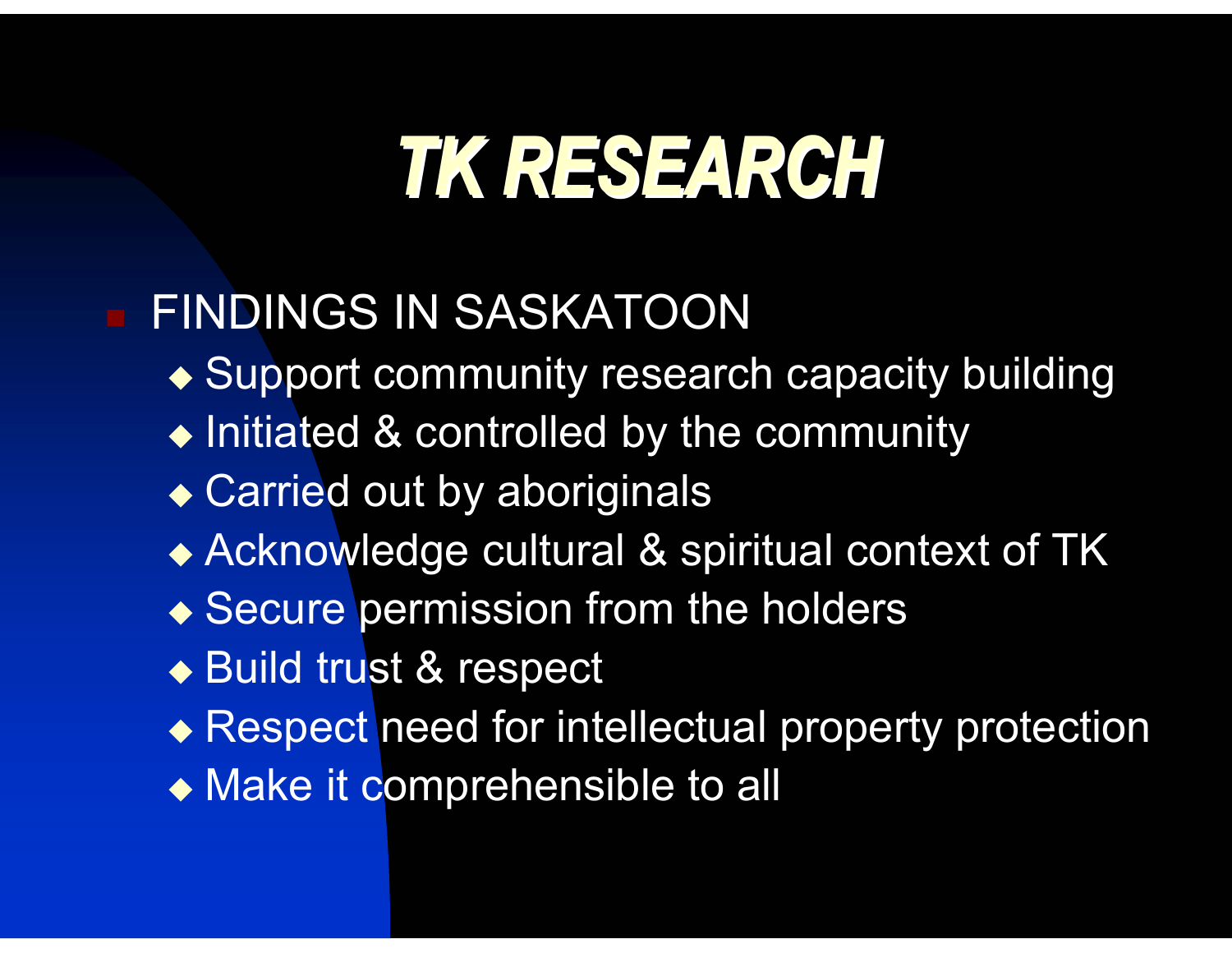## **TK & NWMO PROCESS TK & NWMO PROCESS**

- **Need to find a way to give back to Mother earth and heal the damage both physically & spiritually**
- M.  $\Box$  Active Aboriginal participation at each stage
- **Ensure that treatment & interpretation of TK is undertaken in manner based on respect & cultural awareness**
- **I** □ Emphasize traditional stewardship relationship